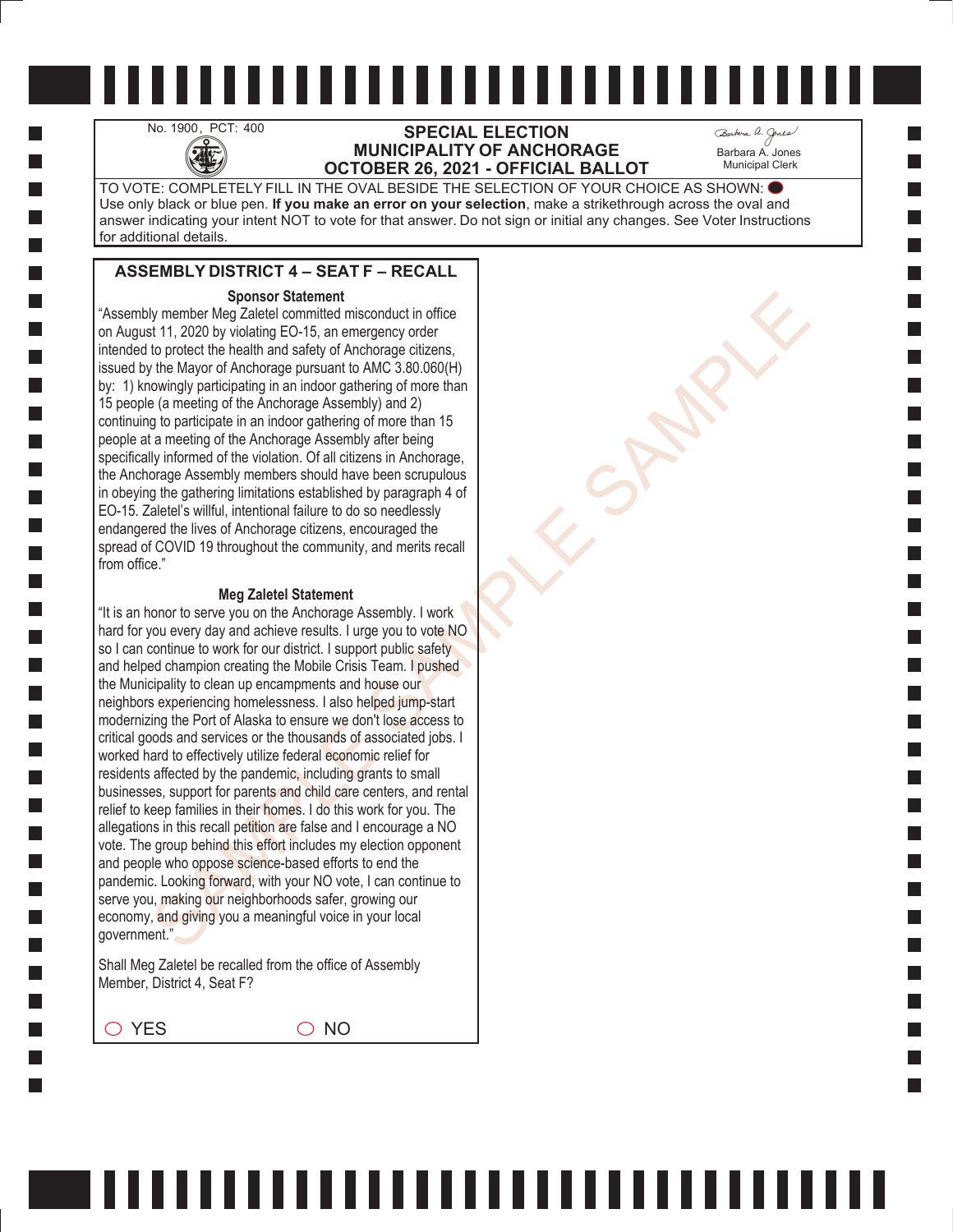## No. 1901, PCT: 405<br>**SPECIAL ELECTION**<br>**MUNICIPALITY OF ANCHO**<br>**OCTOBER 26 2021 - OFFICIAL MUNICIPALITY OF ANCHORAGE OCTOBER 26, 2021 - OFFICIAL BALLOT**

Barbara A. Jones Municipal Clerk

TO VOTE: COMPLETELY FILL IN THE OVAL BESIDE THE SELECTION OF YOUR CHOICE AS SHOWN: Use only black or blue pen. **If you make an error on your selection**, make a strikethrough across the oval and answer indicating your intent NOT to vote for that answer. Do not sign or initial any changes. See Voter Instructions for additional details.

# **ASSEMBLY DISTRICT 4 – SEAT F – RECALL**

#### **Sponsor Statement**

"Assembly member Meg Zaletel committed misconduct in office on August 11, 2020 by violating EO-15, an emergency order intended to protect the health and safety of Anchorage citizens, issued by the Mayor of Anchorage pursuant to AMC 3.80.060(H) by: 1) knowingly participating in an indoor gathering of more than 15 people (a meeting of the Anchorage Assembly) and 2) continuing to participate in an indoor gathering of more than 15 people at a meeting of the Anchorage Assembly after being specifically informed of the violation. Of all citizens in Anchorage, the Anchorage Assembly members should have been scrupulous in obeying the gathering limitations established by paragraph 4 of EO-15. Zaletel's willful, intentional failure to do so needlessly endangered the lives of Anchorage citizens, encouraged the spread of COVID 19 throughout the community, and merits recall from office."

#### **Meg Zaletel Statement**

Sparse of Statement<br>
Sparse (and the material in sisconduct in office<br>
for the product the health and stately of Anchorage otizens,<br>
the Mayr of Anchorage pursuant to AMC 3.80.000(H)<br>
the Mayr of Anchorage pursuant to AMC "It is an honor to serve you on the Anchorage Assembly. I work hard for you every day and achieve results. I urge you to vote NO so I can continue to work for our district. I support public safety and helped champion creating the Mobile Crisis Team. I pushed the Municipality to clean up encampments and house our neighbors experiencing homelessness. I also helped jump-start modernizing the Port of Alaska to ensure we don't lose access to critical goods and services or the thousands of associated jobs. I worked hard to effectively utilize federal economic relief for residents affected by the pandemic, including grants to small businesses, support for parents and child care centers, and rental relief to keep families in their homes. I do this work for you. The allegations in this recall petition are false and I encourage a NO vote. The group behind this effort includes my election opponent and people who oppose science-based efforts to end the pandemic. Looking forward, with your NO vote, I can continue to serve you, making our neighborhoods safer, growing our economy, and giving you a meaningful voice in your local government."

Shall Meg Zaletel be recalled from the office of Assembly Member, District 4, Seat F?

 $\bigcirc$  YES  $\bigcirc$  NO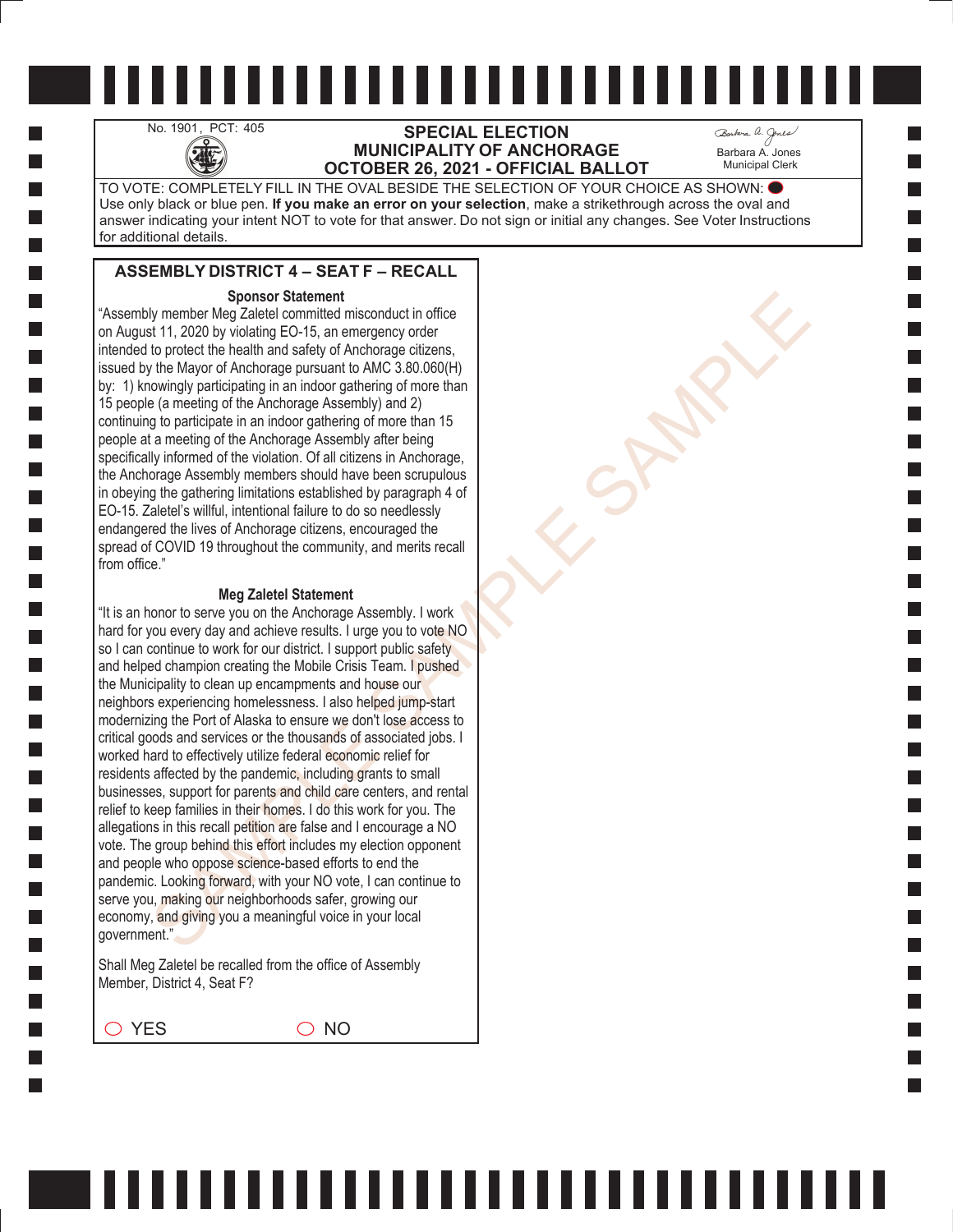## No. 1902, PCT: 415 **SPECIAL ELECTION**<br>MUNICIPALITY OF ANCHO<br>OCTOBER 26, 2021 - OFFICIAL **MUNICIPALITY OF ANCHORAGE OCTOBER 26, 2021 - OFFICIAL BALLOT**

Barbara A. Jones Municipal Clerk

TO VOTE: COMPLETELY FILL IN THE OVAL BESIDE THE SELECTION OF YOUR CHOICE AS SHOWN: Use only black or blue pen. **If you make an error on your selection**, make a strikethrough across the oval and answer indicating your intent NOT to vote for that answer. Do not sign or initial any changes. See Voter Instructions for additional details.

## **ASSEMBLY DISTRICT 4 – SEAT F – RECALL**

#### **Sponsor Statement**

"Assembly member Meg Zaletel committed misconduct in office on August 11, 2020 by violating EO-15, an emergency order intended to protect the health and safety of Anchorage citizens, issued by the Mayor of Anchorage pursuant to AMC 3.80.060(H) by: 1) knowingly participating in an indoor gathering of more than 15 people (a meeting of the Anchorage Assembly) and 2) continuing to participate in an indoor gathering of more than 15 people at a meeting of the Anchorage Assembly after being specifically informed of the violation. Of all citizens in Anchorage, the Anchorage Assembly members should have been scrupulous in obeying the gathering limitations established by paragraph 4 of EO-15. Zaletel's willful, intentional failure to do so needlessly endangered the lives of Anchorage citizens, encouraged the spread of COVID 19 throughout the community, and merits recall from office."

#### **Meg Zaletel Statement**

Sparse of Statement<br>
Sparse (and the material in sisconduct in office<br>
for the product the health and stately of Anchorage otizens,<br>
the Mayr of Anchorage pursuant to AMC 3.80.000(H)<br>
the Mayr of Anchorage pursuant to AMC "It is an honor to serve you on the Anchorage Assembly. I work hard for you every day and achieve results. I urge you to vote NO so I can continue to work for our district. I support public safety and helped champion creating the Mobile Crisis Team. I pushed the Municipality to clean up encampments and house our neighbors experiencing homelessness. I also helped jump-start modernizing the Port of Alaska to ensure we don't lose access to critical goods and services or the thousands of associated jobs. I worked hard to effectively utilize federal economic relief for residents affected by the pandemic, including grants to small businesses, support for parents and child care centers, and rental relief to keep families in their homes. I do this work for you. The allegations in this recall petition are false and I encourage a NO vote. The group behind this effort includes my election opponent and people who oppose science-based efforts to end the pandemic. Looking forward, with your NO vote, I can continue to serve you, making our neighborhoods safer, growing our economy, and giving you a meaningful voice in your local government."

Shall Meg Zaletel be recalled from the office of Assembly Member, District 4, Seat F?

 $\bigcirc$  YES  $\bigcirc$  NO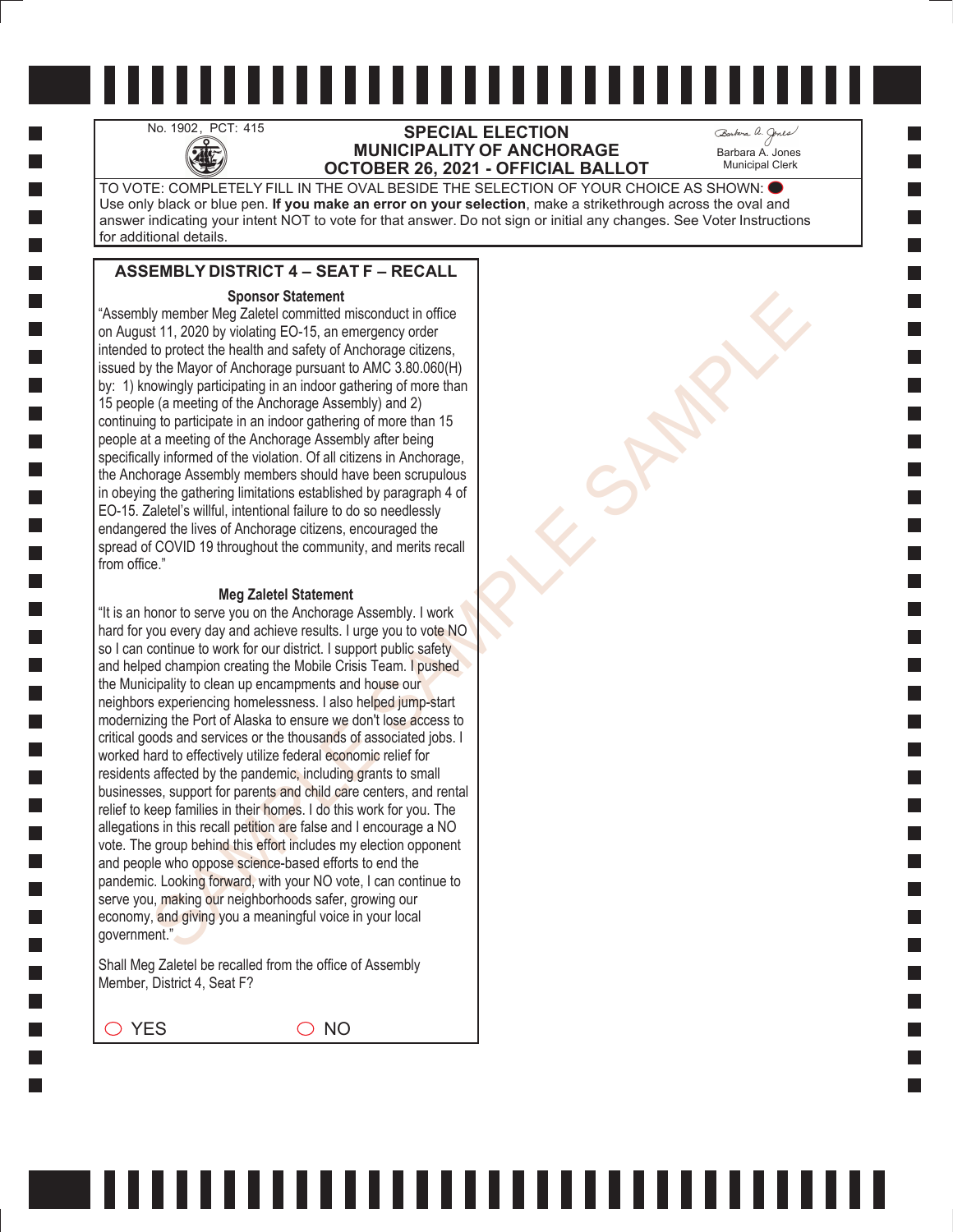# No. 1903, PCT: 420 **SPECIAL ELECTION**<br>MUNICIPALITY OF ANCHO<br>OCTOBER 26, 2021 - OFFICIAL **MUNICIPALITY OF ANCHORAGE OCTOBER 26, 2021 - OFFICIAL BALLOT**

Barbara A. Jones Municipal Clerk

TO VOTE: COMPLETELY FILL IN THE OVAL BESIDE THE SELECTION OF YOUR CHOICE AS SHOWN: Use only black or blue pen. **If you make an error on your selection**, make a strikethrough across the oval and answer indicating your intent NOT to vote for that answer. Do not sign or initial any changes. See Voter Instructions for additional details.

### **ASSEMBLY DISTRICT 4 – SEAT F – RECALL**

#### **Sponsor Statement**

"Assembly member Meg Zaletel committed misconduct in office on August 11, 2020 by violating EO-15, an emergency order intended to protect the health and safety of Anchorage citizens, issued by the Mayor of Anchorage pursuant to AMC 3.80.060(H) by: 1) knowingly participating in an indoor gathering of more than 15 people (a meeting of the Anchorage Assembly) and 2) continuing to participate in an indoor gathering of more than 15 people at a meeting of the Anchorage Assembly after being specifically informed of the violation. Of all citizens in Anchorage, the Anchorage Assembly members should have been scrupulous in obeying the gathering limitations established by paragraph 4 of EO-15. Zaletel's willful, intentional failure to do so needlessly endangered the lives of Anchorage citizens, encouraged the spread of COVID 19 throughout the community, and merits recall from office."

#### **Meg Zaletel Statement**

Sparse of Statement<br>
Sparse (and the material in sisconduct in office<br>
for the product the health and stately of Anchorage otizens,<br>
the Mayr of Anchorage pursuant to AMC 3.80.000(H)<br>
the Mayr of Anchorage pursuant to AMC "It is an honor to serve you on the Anchorage Assembly. I work hard for you every day and achieve results. I urge you to vote NO so I can continue to work for our district. I support public safety and helped champion creating the Mobile Crisis Team. I pushed the Municipality to clean up encampments and house our neighbors experiencing homelessness. I also helped jump-start modernizing the Port of Alaska to ensure we don't lose access to critical goods and services or the thousands of associated jobs. I worked hard to effectively utilize federal economic relief for residents affected by the pandemic, including grants to small businesses, support for parents and child care centers, and rental relief to keep families in their homes. I do this work for you. The allegations in this recall petition are false and I encourage a NO vote. The group behind this effort includes my election opponent and people who oppose science-based efforts to end the pandemic. Looking forward, with your NO vote, I can continue to serve you, making our neighborhoods safer, growing our economy, and giving you a meaningful voice in your local government."

Shall Meg Zaletel be recalled from the office of Assembly Member, District 4, Seat F?

 $\bigcirc$  YES  $\bigcirc$  NO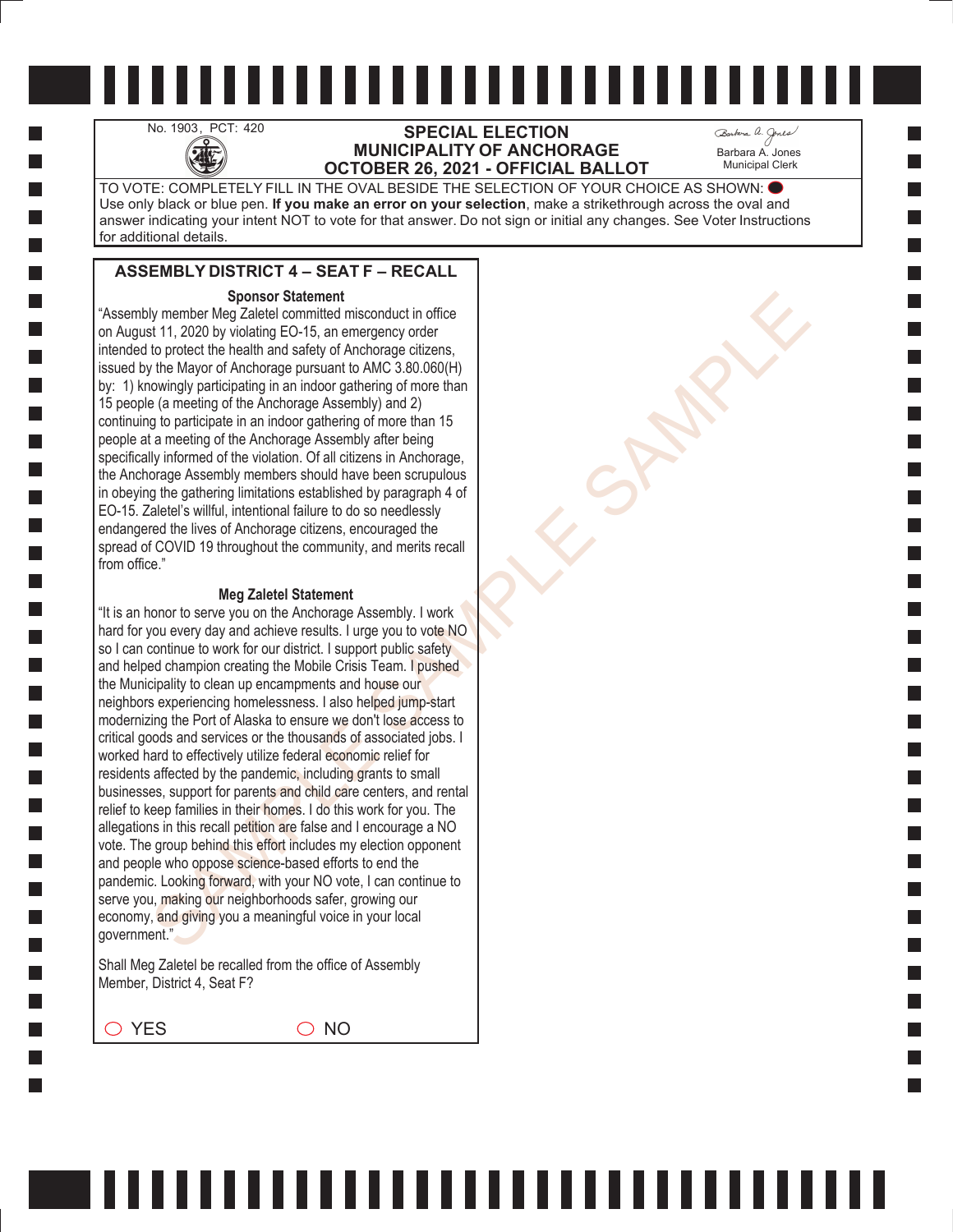# No. 1904, PCT: 425 **SPECIAL ELECTION**<br>MUNICIPALITY OF ANCHO **MUNICIPALITY OF ANCHORAGE OCTOBER 26, 2021 - OFFICIAL BALLOT**

Barbara A. Jones Municipal Clerk

TO VOTE: COMPLETELY FILL IN THE OVAL BESIDE THE SELECTION OF YOUR CHOICE AS SHOWN: Use only black or blue pen. **If you make an error on your selection**, make a strikethrough across the oval and answer indicating your intent NOT to vote for that answer. Do not sign or initial any changes. See Voter Instructions for additional details.

## **ASSEMBLY DISTRICT 4 – SEAT F – RECALL**

#### **Sponsor Statement**

"Assembly member Meg Zaletel committed misconduct in office on August 11, 2020 by violating EO-15, an emergency order intended to protect the health and safety of Anchorage citizens, issued by the Mayor of Anchorage pursuant to AMC 3.80.060(H) by: 1) knowingly participating in an indoor gathering of more than 15 people (a meeting of the Anchorage Assembly) and 2) continuing to participate in an indoor gathering of more than 15 people at a meeting of the Anchorage Assembly after being specifically informed of the violation. Of all citizens in Anchorage, the Anchorage Assembly members should have been scrupulous in obeying the gathering limitations established by paragraph 4 of EO-15. Zaletel's willful, intentional failure to do so needlessly endangered the lives of Anchorage citizens, encouraged the spread of COVID 19 throughout the community, and merits recall from office."

#### **Meg Zaletel Statement**

Sparse of Statement<br>
Sparse (and the material in sisconduct in office<br>
for the product the health and stately of Anchorage otizens,<br>
the Mayr of Anchorage pursuant to AMC 3.80.000(H)<br>
the Mayr of Anchorage pursuant to AMC "It is an honor to serve you on the Anchorage Assembly. I work hard for you every day and achieve results. I urge you to vote NO so I can continue to work for our district. I support public safety and helped champion creating the Mobile Crisis Team. I pushed the Municipality to clean up encampments and house our neighbors experiencing homelessness. I also helped jump-start modernizing the Port of Alaska to ensure we don't lose access to critical goods and services or the thousands of associated jobs. I worked hard to effectively utilize federal economic relief for residents affected by the pandemic, including grants to small businesses, support for parents and child care centers, and rental relief to keep families in their homes. I do this work for you. The allegations in this recall petition are false and I encourage a NO vote. The group behind this effort includes my election opponent and people who oppose science-based efforts to end the pandemic. Looking forward, with your NO vote, I can continue to serve you, making our neighborhoods safer, growing our economy, and giving you a meaningful voice in your local government."

Shall Meg Zaletel be recalled from the office of Assembly Member, District 4, Seat F?

 $\bigcirc$  YES  $\bigcirc$  NO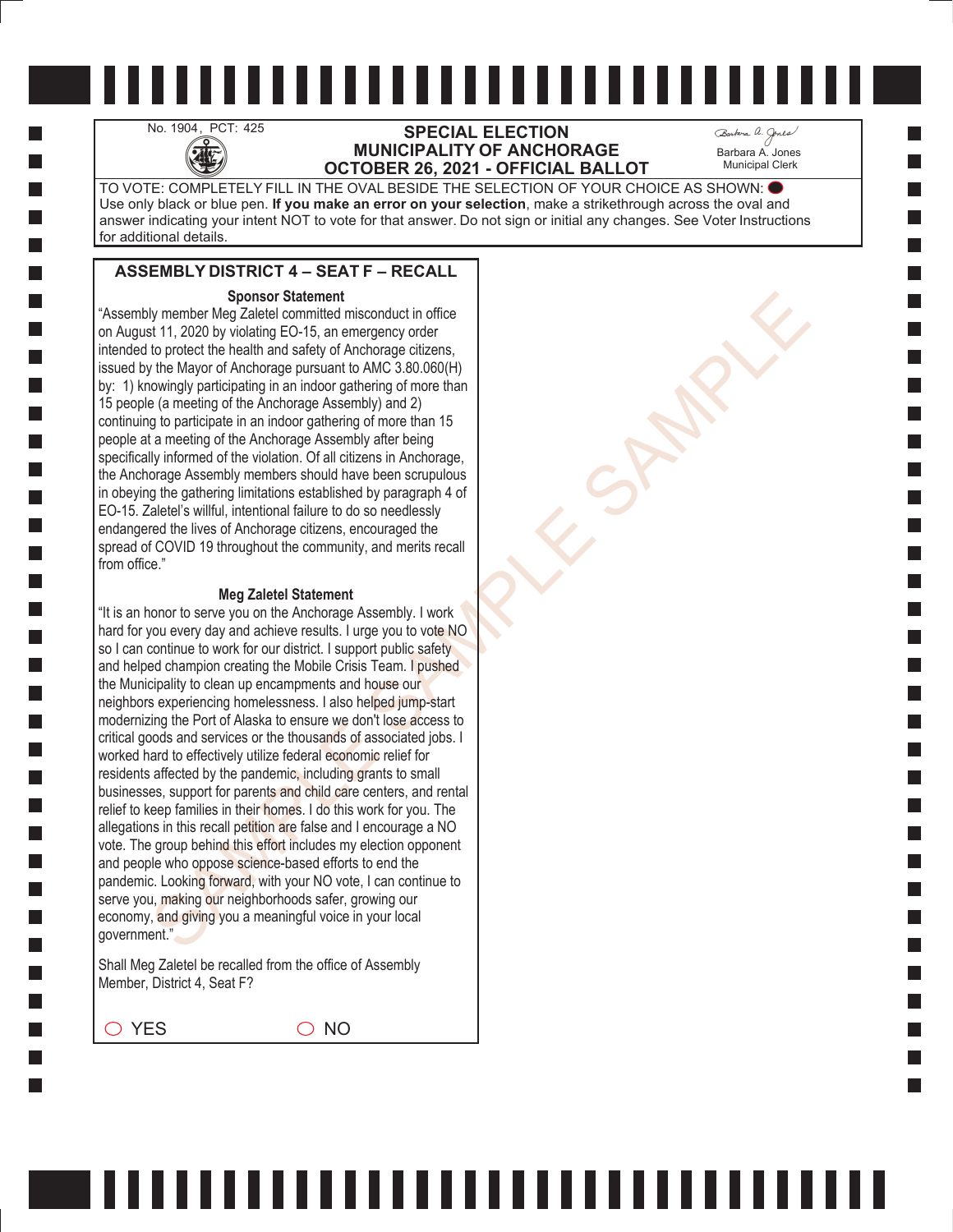## No. 1905, PCT: 465<br>**SPECIAL ELECTION**<br>**MUNICIPALITY OF ANCHO**<br>**OCTOBER 26 2021 - OFFICIAL MUNICIPALITY OF ANCHORAGE OCTOBER 26, 2021 - OFFICIAL BALLOT**

Barbara A. Jones Municipal Clerk

TO VOTE: COMPLETELY FILL IN THE OVAL BESIDE THE SELECTION OF YOUR CHOICE AS SHOWN: Use only black or blue pen. **If you make an error on your selection**, make a strikethrough across the oval and answer indicating your intent NOT to vote for that answer. Do not sign or initial any changes. See Voter Instructions for additional details.

## **ASSEMBLY DISTRICT 4 – SEAT F – RECALL**

#### **Sponsor Statement**

"Assembly member Meg Zaletel committed misconduct in office on August 11, 2020 by violating EO-15, an emergency order intended to protect the health and safety of Anchorage citizens, issued by the Mayor of Anchorage pursuant to AMC 3.80.060(H) by: 1) knowingly participating in an indoor gathering of more than 15 people (a meeting of the Anchorage Assembly) and 2) continuing to participate in an indoor gathering of more than 15 people at a meeting of the Anchorage Assembly after being specifically informed of the violation. Of all citizens in Anchorage, the Anchorage Assembly members should have been scrupulous in obeying the gathering limitations established by paragraph 4 of EO-15. Zaletel's willful, intentional failure to do so needlessly endangered the lives of Anchorage citizens, encouraged the spread of COVID 19 throughout the community, and merits recall from office."

#### **Meg Zaletel Statement**

Sparse of Statement<br>
Sparse (and the material in sisconduct in office<br>
for the product the health and stately of Anchorage otizens,<br>
the Mayr of Anchorage pursuant to AMC 3.80.000(H)<br>
the Mayr of Anchorage pursuant to AMC "It is an honor to serve you on the Anchorage Assembly. I work hard for you every day and achieve results. I urge you to vote NO so I can continue to work for our district. I support public safety and helped champion creating the Mobile Crisis Team. I pushed the Municipality to clean up encampments and house our neighbors experiencing homelessness. I also helped jump-start modernizing the Port of Alaska to ensure we don't lose access to critical goods and services or the thousands of associated jobs. I worked hard to effectively utilize federal economic relief for residents affected by the pandemic, including grants to small businesses, support for parents and child care centers, and rental relief to keep families in their homes. I do this work for you. The allegations in this recall petition are false and I encourage a NO vote. The group behind this effort includes my election opponent and people who oppose science-based efforts to end the pandemic. Looking forward, with your NO vote, I can continue to serve you, making our neighborhoods safer, growing our economy, and giving you a meaningful voice in your local government."

Shall Meg Zaletel be recalled from the office of Assembly Member, District 4, Seat F?

 $\bigcirc$  YES  $\bigcirc$  NO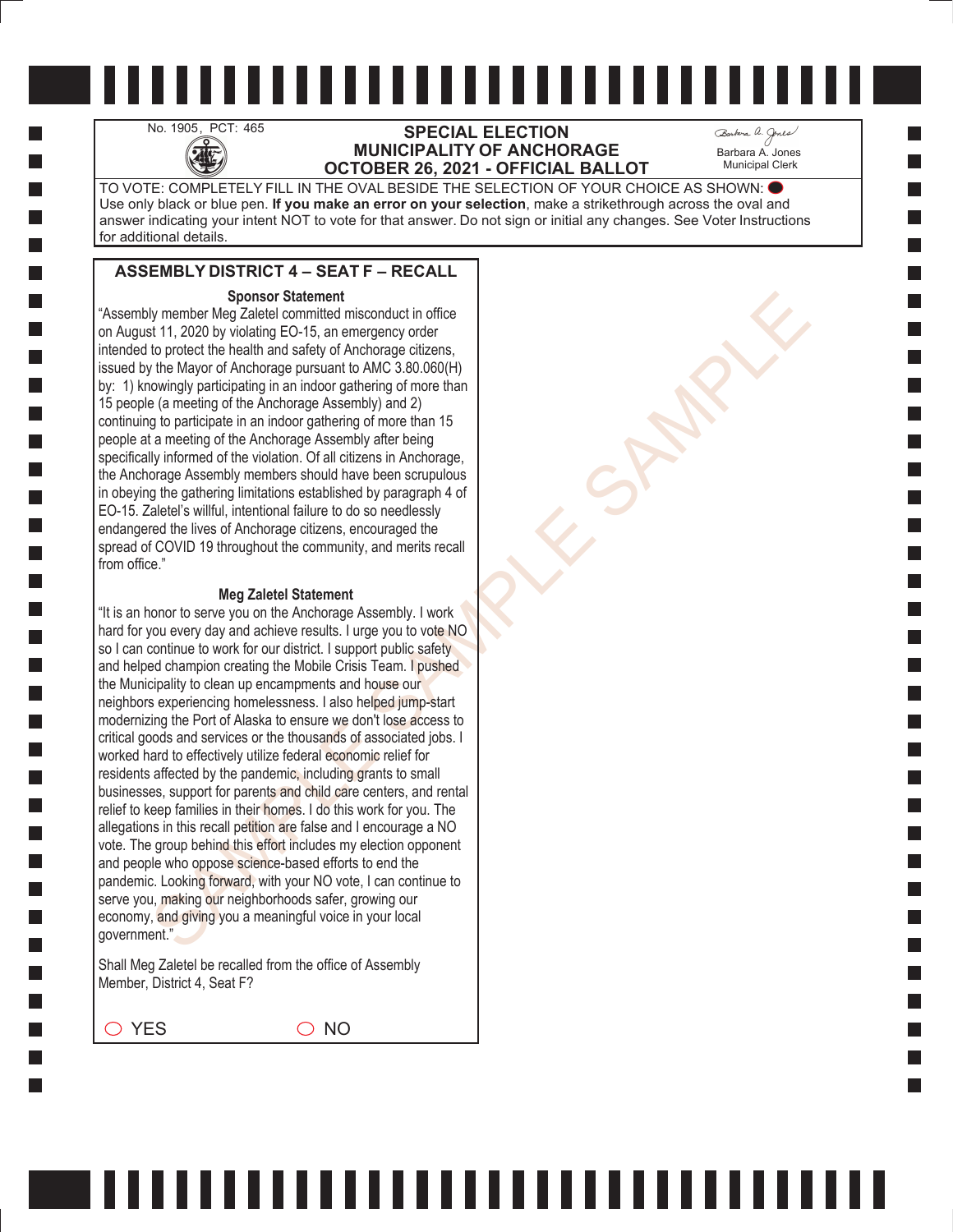# No. 1906, PCT: 470 **SPECIAL ELECTION**<br>MUNICIPALITY OF ANCHO **MUNICIPALITY OF ANCHORAGE OCTOBER 26, 2021 - OFFICIAL BALLOT**

Barbara A. Jones Municipal Clerk

TO VOTE: COMPLETELY FILL IN THE OVAL BESIDE THE SELECTION OF YOUR CHOICE AS SHOWN: Use only black or blue pen. **If you make an error on your selection**, make a strikethrough across the oval and answer indicating your intent NOT to vote for that answer. Do not sign or initial any changes. See Voter Instructions for additional details.

# **ASSEMBLY DISTRICT 4 – SEAT F – RECALL**

#### **Sponsor Statement**

"Assembly member Meg Zaletel committed misconduct in office on August 11, 2020 by violating EO-15, an emergency order intended to protect the health and safety of Anchorage citizens, issued by the Mayor of Anchorage pursuant to AMC 3.80.060(H) by: 1) knowingly participating in an indoor gathering of more than 15 people (a meeting of the Anchorage Assembly) and 2) continuing to participate in an indoor gathering of more than 15 people at a meeting of the Anchorage Assembly after being specifically informed of the violation. Of all citizens in Anchorage, the Anchorage Assembly members should have been scrupulous in obeying the gathering limitations established by paragraph 4 of EO-15. Zaletel's willful, intentional failure to do so needlessly endangered the lives of Anchorage citizens, encouraged the spread of COVID 19 throughout the community, and merits recall from office."

#### **Meg Zaletel Statement**

Sparse of Statement<br>
Sparse (and the material in sisconduct in office<br>
for the product the health and stately of Anchorage otizens,<br>
the Mayr of Anchorage pursuant to AMC 3.80.000(H)<br>
the Mayr of Anchorage pursuant to AMC "It is an honor to serve you on the Anchorage Assembly. I work hard for you every day and achieve results. I urge you to vote NO so I can continue to work for our district. I support public safety and helped champion creating the Mobile Crisis Team. I pushed the Municipality to clean up encampments and house our neighbors experiencing homelessness. I also helped jump-start modernizing the Port of Alaska to ensure we don't lose access to critical goods and services or the thousands of associated jobs. I worked hard to effectively utilize federal economic relief for residents affected by the pandemic, including grants to small businesses, support for parents and child care centers, and rental relief to keep families in their homes. I do this work for you. The allegations in this recall petition are false and I encourage a NO vote. The group behind this effort includes my election opponent and people who oppose science-based efforts to end the pandemic. Looking forward, with your NO vote, I can continue to serve you, making our neighborhoods safer, growing our economy, and giving you a meaningful voice in your local government."

Shall Meg Zaletel be recalled from the office of Assembly Member, District 4, Seat F?

 $\bigcirc$  YES  $\bigcirc$  NO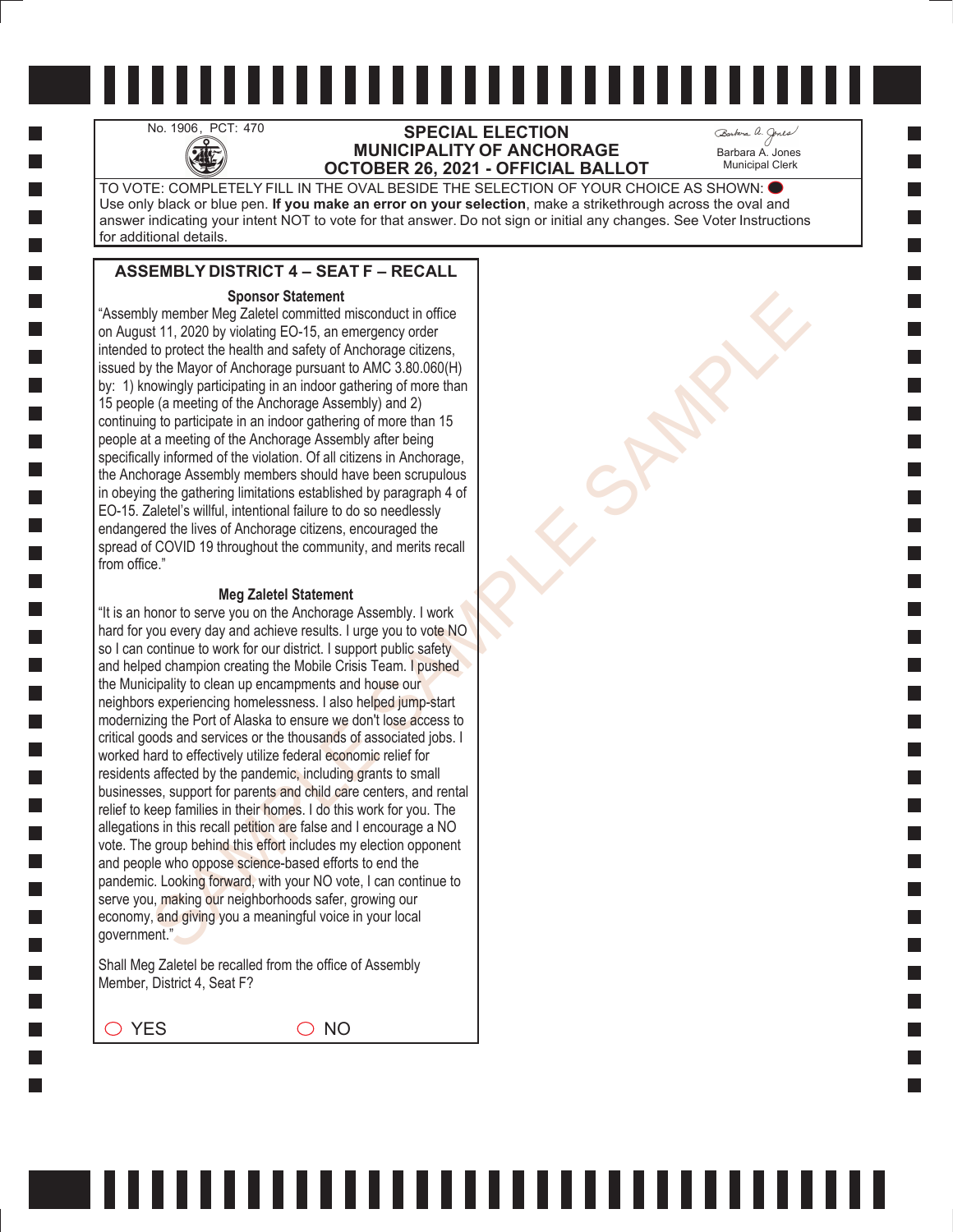# No. 1907, PCT: 475 **SPECIAL ELECTION**<br>MUNICIPALITY OF ANCHO<br>COLORER 26 2024 OFFICIAL **MUNICIPALITY OF ANCHORAGE OCTOBER 26, 2021 - OFFICIAL BALLOT**

Barbara A. Jones Municipal Clerk

TO VOTE: COMPLETELY FILL IN THE OVAL BESIDE THE SELECTION OF YOUR CHOICE AS SHOWN: Use only black or blue pen. **If you make an error on your selection**, make a strikethrough across the oval and answer indicating your intent NOT to vote for that answer. Do not sign or initial any changes. See Voter Instructions for additional details.

## **ASSEMBLY DISTRICT 4 – SEAT F – RECALL**

#### **Sponsor Statement**

"Assembly member Meg Zaletel committed misconduct in office on August 11, 2020 by violating EO-15, an emergency order intended to protect the health and safety of Anchorage citizens, issued by the Mayor of Anchorage pursuant to AMC 3.80.060(H) by: 1) knowingly participating in an indoor gathering of more than 15 people (a meeting of the Anchorage Assembly) and 2) continuing to participate in an indoor gathering of more than 15 people at a meeting of the Anchorage Assembly after being specifically informed of the violation. Of all citizens in Anchorage, the Anchorage Assembly members should have been scrupulous in obeying the gathering limitations established by paragraph 4 of EO-15. Zaletel's willful, intentional failure to do so needlessly endangered the lives of Anchorage citizens, encouraged the spread of COVID 19 throughout the community, and merits recall from office."

#### **Meg Zaletel Statement**

Sparse of Statement<br>
Sparse (and the material in sisconduct in office<br>
for the product the health and stately of Anchorage otizens,<br>
the Mayr of Anchorage pursuant to AMC 3.80.000(H)<br>
the Mayr of Anchorage pursuant to AMC "It is an honor to serve you on the Anchorage Assembly. I work hard for you every day and achieve results. I urge you to vote NO so I can continue to work for our district. I support public safety and helped champion creating the Mobile Crisis Team. I pushed the Municipality to clean up encampments and house our neighbors experiencing homelessness. I also helped jump-start modernizing the Port of Alaska to ensure we don't lose access to critical goods and services or the thousands of associated jobs. I worked hard to effectively utilize federal economic relief for residents affected by the pandemic, including grants to small businesses, support for parents and child care centers, and rental relief to keep families in their homes. I do this work for you. The allegations in this recall petition are false and I encourage a NO vote. The group behind this effort includes my election opponent and people who oppose science-based efforts to end the pandemic. Looking forward, with your NO vote, I can continue to serve you, making our neighborhoods safer, growing our economy, and giving you a meaningful voice in your local government."

Shall Meg Zaletel be recalled from the office of Assembly Member, District 4, Seat F?

 $\bigcirc$  YES  $\bigcirc$  NO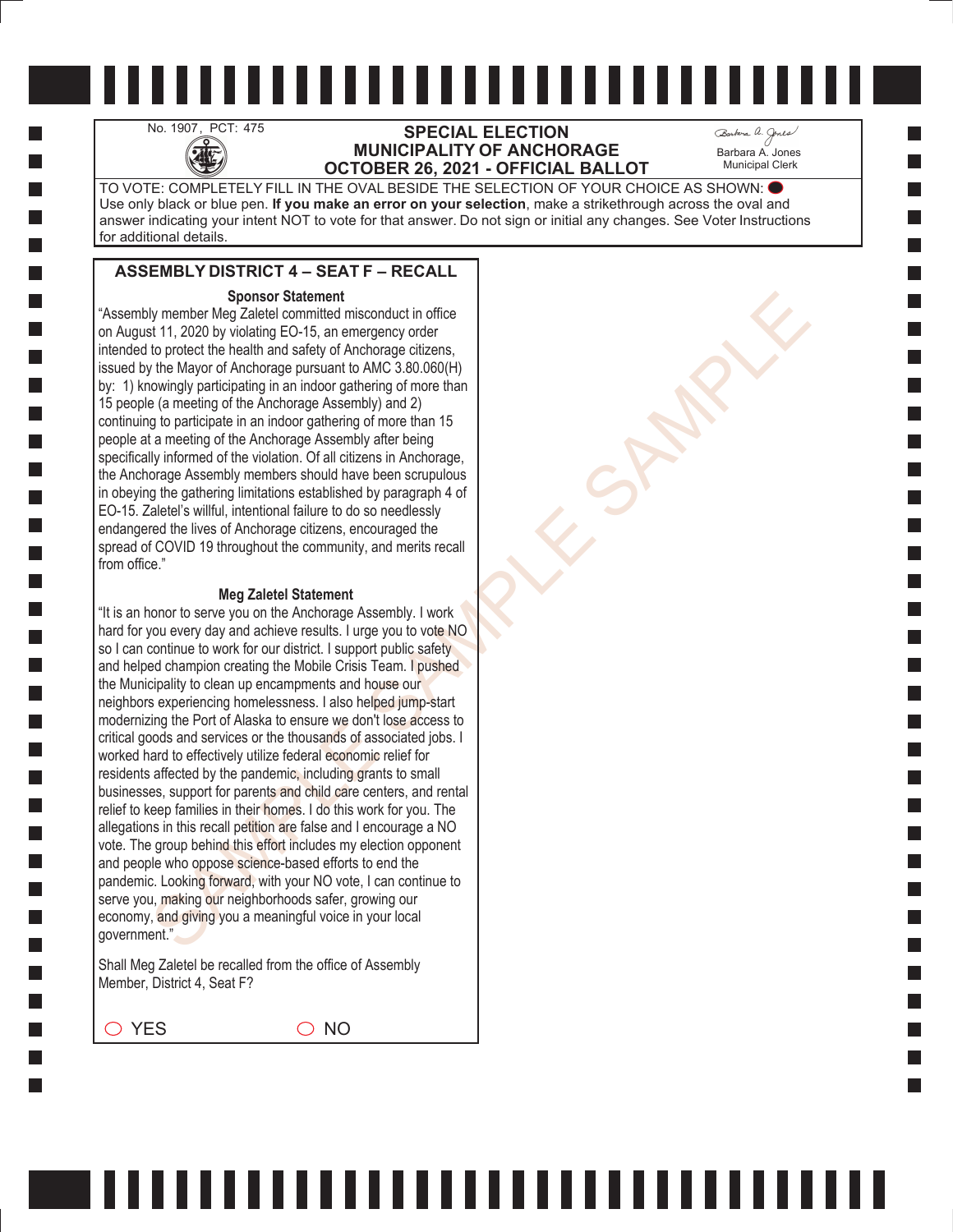## No. 1908, PCT: 480 **SPECIAL ELECTION**<br>MUNICIPALITY OF ANCHO **MUNICIPALITY OF ANCHORAGE OCTOBER 26, 2021 - OFFICIAL BALLOT**

Barbara A. Jones Municipal Clerk

TO VOTE: COMPLETELY FILL IN THE OVAL BESIDE THE SELECTION OF YOUR CHOICE AS SHOWN: Use only black or blue pen. **If you make an error on your selection**, make a strikethrough across the oval and answer indicating your intent NOT to vote for that answer. Do not sign or initial any changes. See Voter Instructions for additional details.

## **ASSEMBLY DISTRICT 4 – SEAT F – RECALL**

#### **Sponsor Statement**

"Assembly member Meg Zaletel committed misconduct in office on August 11, 2020 by violating EO-15, an emergency order intended to protect the health and safety of Anchorage citizens, issued by the Mayor of Anchorage pursuant to AMC 3.80.060(H) by: 1) knowingly participating in an indoor gathering of more than 15 people (a meeting of the Anchorage Assembly) and 2) continuing to participate in an indoor gathering of more than 15 people at a meeting of the Anchorage Assembly after being specifically informed of the violation. Of all citizens in Anchorage, the Anchorage Assembly members should have been scrupulous in obeying the gathering limitations established by paragraph 4 of EO-15. Zaletel's willful, intentional failure to do so needlessly endangered the lives of Anchorage citizens, encouraged the spread of COVID 19 throughout the community, and merits recall from office."

#### **Meg Zaletel Statement**

Sparse of Statement<br>
Sparse (and the material in sisconduct in office<br>
for the product the health and stately of Anchorage otizens,<br>
the Mayr of Anchorage pursuant to AMC 3.80.000(H)<br>
the Mayr of Anchorage pursuant to AMC "It is an honor to serve you on the Anchorage Assembly. I work hard for you every day and achieve results. I urge you to vote NO so I can continue to work for our district. I support public safety and helped champion creating the Mobile Crisis Team. I pushed the Municipality to clean up encampments and house our neighbors experiencing homelessness. I also helped jump-start modernizing the Port of Alaska to ensure we don't lose access to critical goods and services or the thousands of associated jobs. I worked hard to effectively utilize federal economic relief for residents affected by the pandemic, including grants to small businesses, support for parents and child care centers, and rental relief to keep families in their homes. I do this work for you. The allegations in this recall petition are false and I encourage a NO vote. The group behind this effort includes my election opponent and people who oppose science-based efforts to end the pandemic. Looking forward, with your NO vote, I can continue to serve you, making our neighborhoods safer, growing our economy, and giving you a meaningful voice in your local government."

Shall Meg Zaletel be recalled from the office of Assembly Member, District 4, Seat F?

 $\bigcirc$  YES  $\bigcirc$  NO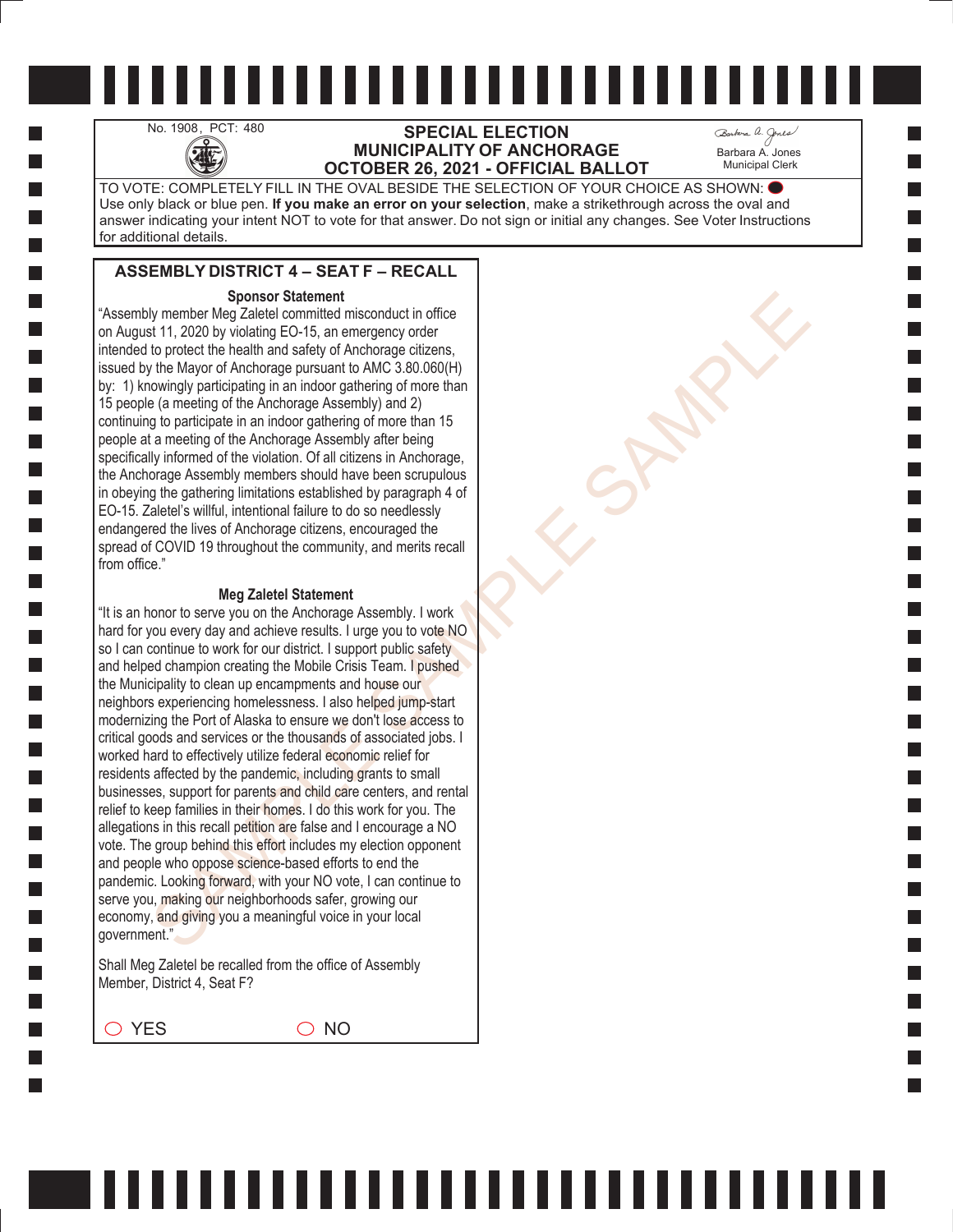# No. 1909, PCT: 520 **SPECIAL ELECTION**<br>MUNICIPALITY OF ANCHO<br>OCTOBER 26, 2021 - OFFICIAL **MUNICIPALITY OF ANCHORAGE OCTOBER 26, 2021 - OFFICIAL BALLOT**

Barbara A. Jones Municipal Clerk

TO VOTE: COMPLETELY FILL IN THE OVAL BESIDE THE SELECTION OF YOUR CHOICE AS SHOWN: Use only black or blue pen. **If you make an error on your selection**, make a strikethrough across the oval and answer indicating your intent NOT to vote for that answer. Do not sign or initial any changes. See Voter Instructions for additional details.

### **ASSEMBLY DISTRICT 4 – SEAT F – RECALL**

#### **Sponsor Statement**

"Assembly member Meg Zaletel committed misconduct in office on August 11, 2020 by violating EO-15, an emergency order intended to protect the health and safety of Anchorage citizens, issued by the Mayor of Anchorage pursuant to AMC 3.80.060(H) by: 1) knowingly participating in an indoor gathering of more than 15 people (a meeting of the Anchorage Assembly) and 2) continuing to participate in an indoor gathering of more than 15 people at a meeting of the Anchorage Assembly after being specifically informed of the violation. Of all citizens in Anchorage, the Anchorage Assembly members should have been scrupulous in obeying the gathering limitations established by paragraph 4 of EO-15. Zaletel's willful, intentional failure to do so needlessly endangered the lives of Anchorage citizens, encouraged the spread of COVID 19 throughout the community, and merits recall from office."

#### **Meg Zaletel Statement**

Sparse of Statement<br>
Sparse (and the material in sisconduct in office<br>
for the product the health and stately of Anchorage otizens,<br>
the Mayr of Anchorage pursuant to AMC 3.80.000(H)<br>
the Mayr of Anchorage pursuant to AMC "It is an honor to serve you on the Anchorage Assembly. I work hard for you every day and achieve results. I urge you to vote NO so I can continue to work for our district. I support public safety and helped champion creating the Mobile Crisis Team. I pushed the Municipality to clean up encampments and house our neighbors experiencing homelessness. I also helped jump-start modernizing the Port of Alaska to ensure we don't lose access to critical goods and services or the thousands of associated jobs. I worked hard to effectively utilize federal economic relief for residents affected by the pandemic, including grants to small businesses, support for parents and child care centers, and rental relief to keep families in their homes. I do this work for you. The allegations in this recall petition are false and I encourage a NO vote. The group behind this effort includes my election opponent and people who oppose science-based efforts to end the pandemic. Looking forward, with your NO vote, I can continue to serve you, making our neighborhoods safer, growing our economy, and giving you a meaningful voice in your local government."

Shall Meg Zaletel be recalled from the office of Assembly Member, District 4, Seat F?

 $\bigcirc$  YES  $\bigcirc$  NO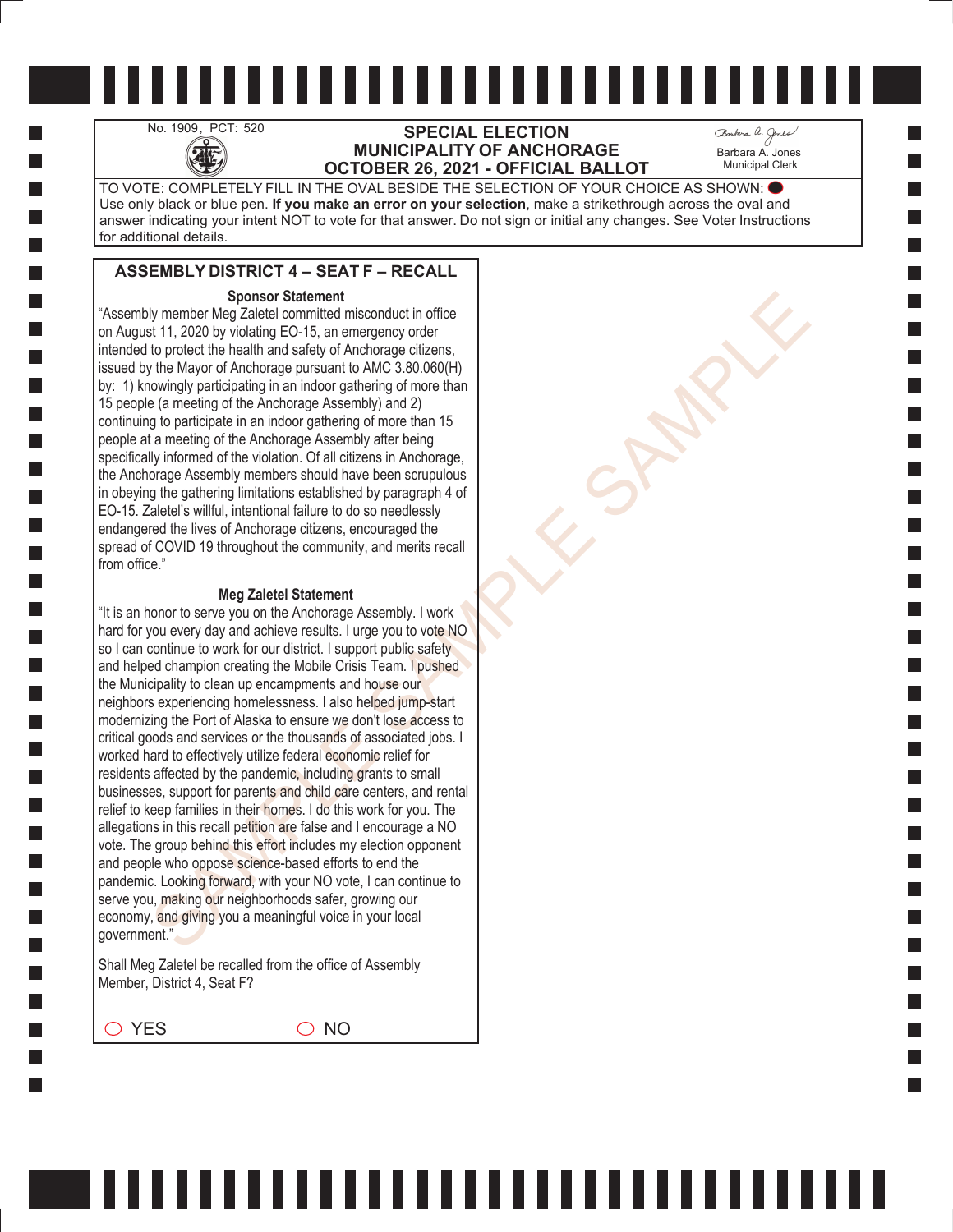## No. 1910, PCT: 525 **SPECIAL ELECTION**<br>MUNICIPALITY OF ANCHO<br>OCTOBER 26, 2021 - OFFICIAL **MUNICIPALITY OF ANCHORAGE OCTOBER 26, 2021 - OFFICIAL BALLOT**

Barbara A. Jones Municipal Clerk

TO VOTE: COMPLETELY FILL IN THE OVAL BESIDE THE SELECTION OF YOUR CHOICE AS SHOWN: Use only black or blue pen. **If you make an error on your selection**, make a strikethrough across the oval and answer indicating your intent NOT to vote for that answer. Do not sign or initial any changes. See Voter Instructions for additional details.

### **ASSEMBLY DISTRICT 4 – SEAT F – RECALL**

#### **Sponsor Statement**

"Assembly member Meg Zaletel committed misconduct in office on August 11, 2020 by violating EO-15, an emergency order intended to protect the health and safety of Anchorage citizens, issued by the Mayor of Anchorage pursuant to AMC 3.80.060(H) by: 1) knowingly participating in an indoor gathering of more than 15 people (a meeting of the Anchorage Assembly) and 2) continuing to participate in an indoor gathering of more than 15 people at a meeting of the Anchorage Assembly after being specifically informed of the violation. Of all citizens in Anchorage, the Anchorage Assembly members should have been scrupulous in obeying the gathering limitations established by paragraph 4 of EO-15. Zaletel's willful, intentional failure to do so needlessly endangered the lives of Anchorage citizens, encouraged the spread of COVID 19 throughout the community, and merits recall from office."

#### **Meg Zaletel Statement**

Sparse of Statement<br>
Sparse (and the material in sisconduct in office<br>
for the product the health and stately of Anchorage otizens,<br>
the Mayr of Anchorage pursuant to AMC 3.80.000(H)<br>
the Mayr of Anchorage pursuant to AMC "It is an honor to serve you on the Anchorage Assembly. I work hard for you every day and achieve results. I urge you to vote NO so I can continue to work for our district. I support public safety and helped champion creating the Mobile Crisis Team. I pushed the Municipality to clean up encampments and house our neighbors experiencing homelessness. I also helped jump-start modernizing the Port of Alaska to ensure we don't lose access to critical goods and services or the thousands of associated jobs. I worked hard to effectively utilize federal economic relief for residents affected by the pandemic, including grants to small businesses, support for parents and child care centers, and rental relief to keep families in their homes. I do this work for you. The allegations in this recall petition are false and I encourage a NO vote. The group behind this effort includes my election opponent and people who oppose science-based efforts to end the pandemic. Looking forward, with your NO vote, I can continue to serve you, making our neighborhoods safer, growing our economy, and giving you a meaningful voice in your local government."

Shall Meg Zaletel be recalled from the office of Assembly Member, District 4, Seat F?

 $\bigcirc$  YES  $\bigcirc$  NO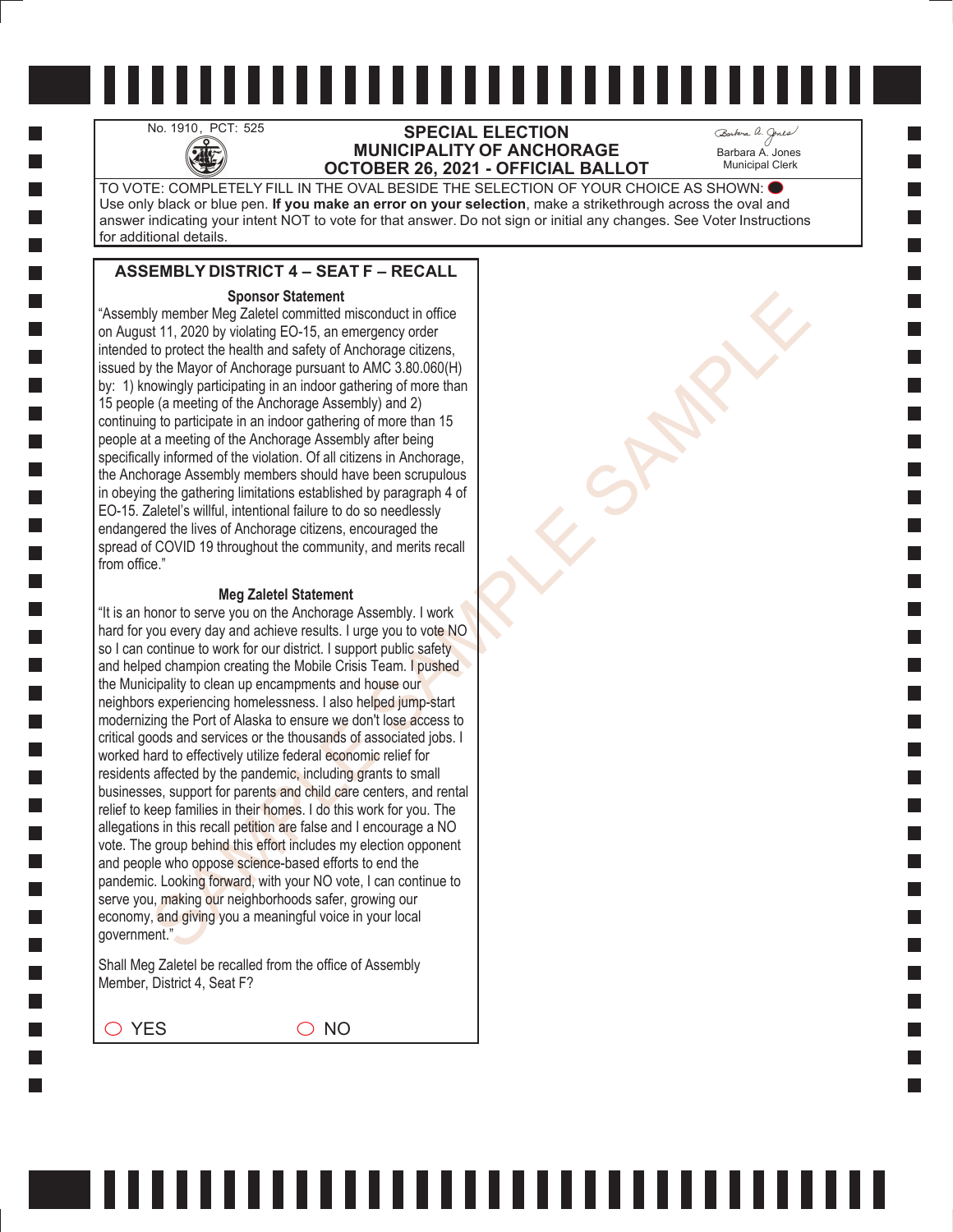## No. 1911, PCT: 745 **SPECIAL ELECTION**<br>MUNICIPALITY OF ANCHO<br>OCTOBER 26, 2021 - OFFICIAL **MUNICIPALITY OF ANCHORAGE OCTOBER 26, 2021 - OFFICIAL BALLOT**

Barbara A. Jones Municipal Clerk

TO VOTE: COMPLETELY FILL IN THE OVAL BESIDE THE SELECTION OF YOUR CHOICE AS SHOWN: Use only black or blue pen. **If you make an error on your selection**, make a strikethrough across the oval and answer indicating your intent NOT to vote for that answer. Do not sign or initial any changes. See Voter Instructions for additional details.

### **ASSEMBLY DISTRICT 4 – SEAT F – RECALL**

#### **Sponsor Statement**

"Assembly member Meg Zaletel committed misconduct in office on August 11, 2020 by violating EO-15, an emergency order intended to protect the health and safety of Anchorage citizens, issued by the Mayor of Anchorage pursuant to AMC 3.80.060(H) by: 1) knowingly participating in an indoor gathering of more than 15 people (a meeting of the Anchorage Assembly) and 2) continuing to participate in an indoor gathering of more than 15 people at a meeting of the Anchorage Assembly after being specifically informed of the violation. Of all citizens in Anchorage, the Anchorage Assembly members should have been scrupulous in obeying the gathering limitations established by paragraph 4 of EO-15. Zaletel's willful, intentional failure to do so needlessly endangered the lives of Anchorage citizens, encouraged the spread of COVID 19 throughout the community, and merits recall from office."

#### **Meg Zaletel Statement**

Sparse of Statement<br>
Sparse (and the material in sisconduct in office<br>
for the product the health and stately of Anchorage otizens,<br>
the Mayr of Anchorage pursuant to AMC 3.80.000(H)<br>
the Mayr of Anchorage pursuant to AMC "It is an honor to serve you on the Anchorage Assembly. I work hard for you every day and achieve results. I urge you to vote NO so I can continue to work for our district. I support public safety and helped champion creating the Mobile Crisis Team. I pushed the Municipality to clean up encampments and house our neighbors experiencing homelessness. I also helped jump-start modernizing the Port of Alaska to ensure we don't lose access to critical goods and services or the thousands of associated jobs. I worked hard to effectively utilize federal economic relief for residents affected by the pandemic, including grants to small businesses, support for parents and child care centers, and rental relief to keep families in their homes. I do this work for you. The allegations in this recall petition are false and I encourage a NO vote. The group behind this effort includes my election opponent and people who oppose science-based efforts to end the pandemic. Looking forward, with your NO vote, I can continue to serve you, making our neighborhoods safer, growing our economy, and giving you a meaningful voice in your local government."

Shall Meg Zaletel be recalled from the office of Assembly Member, District 4, Seat F?

 $\bigcirc$  YES  $\bigcirc$  NO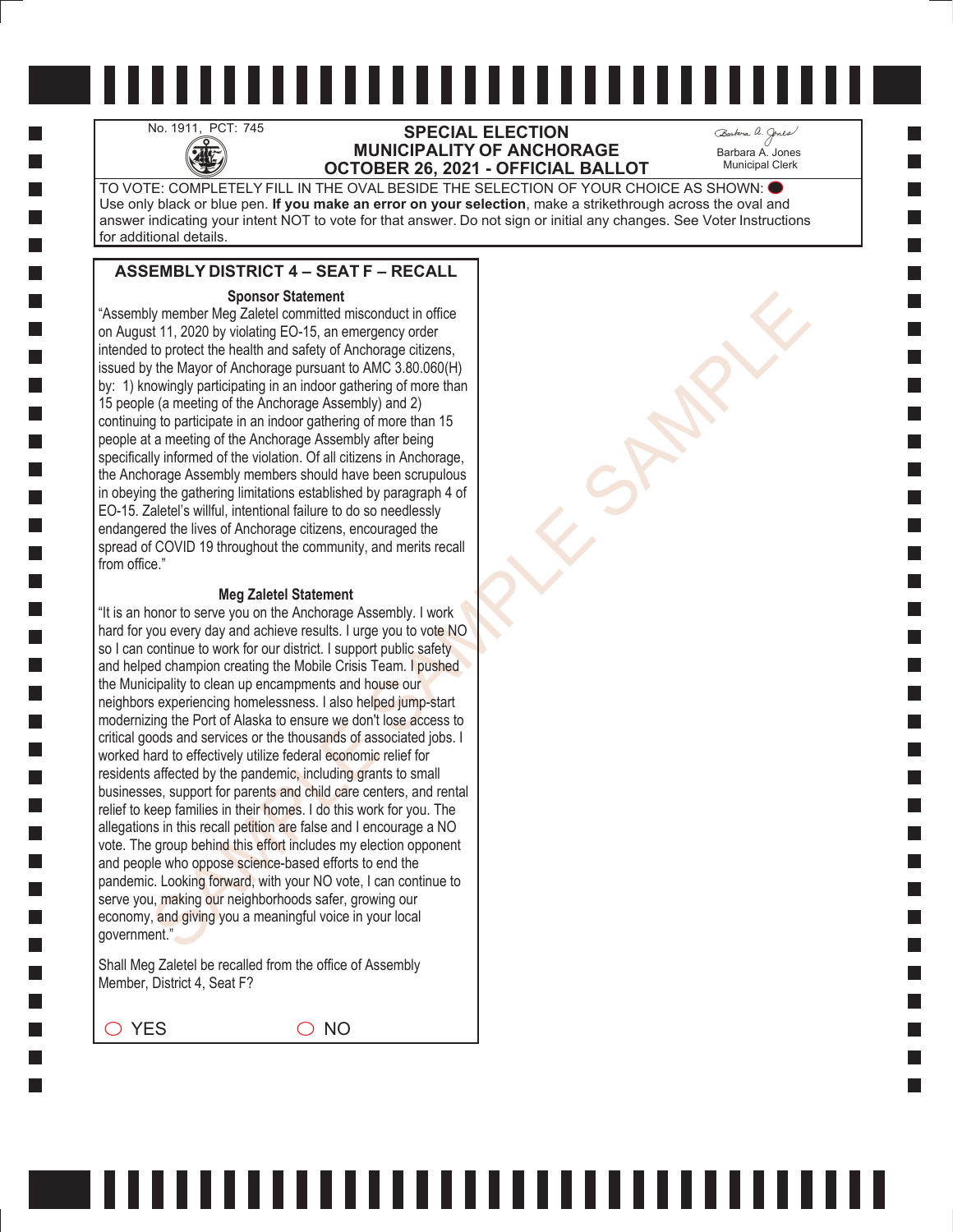## No. 1912, PCT: 750 **SPECIAL ELECTION**<br>MUNICIPALITY OF ANCHO<br>OCTOBER 26, 2021 - OFFICIAL **MUNICIPALITY OF ANCHORAGE OCTOBER 26, 2021 - OFFICIAL BALLOT**

Barbara A. Jones Municipal Clerk

TO VOTE: COMPLETELY FILL IN THE OVAL BESIDE THE SELECTION OF YOUR CHOICE AS SHOWN: Use only black or blue pen. **If you make an error on your selection**, make a strikethrough across the oval and answer indicating your intent NOT to vote for that answer. Do not sign or initial any changes. See Voter Instructions for additional details.

## **ASSEMBLY DISTRICT 4 – SEAT F – RECALL**

#### **Sponsor Statement**

"Assembly member Meg Zaletel committed misconduct in office on August 11, 2020 by violating EO-15, an emergency order intended to protect the health and safety of Anchorage citizens, issued by the Mayor of Anchorage pursuant to AMC 3.80.060(H) by: 1) knowingly participating in an indoor gathering of more than 15 people (a meeting of the Anchorage Assembly) and 2) continuing to participate in an indoor gathering of more than 15 people at a meeting of the Anchorage Assembly after being specifically informed of the violation. Of all citizens in Anchorage, the Anchorage Assembly members should have been scrupulous in obeying the gathering limitations established by paragraph 4 of EO-15. Zaletel's willful, intentional failure to do so needlessly endangered the lives of Anchorage citizens, encouraged the spread of COVID 19 throughout the community, and merits recall from office."

#### **Meg Zaletel Statement**

Sparse of Statement<br>
Sparse (and the material in sisconduct in office<br>
for the product the health and stately of Anchorage otizens,<br>
the Mayr of Anchorage pursuant to AMC 3.80.000(H)<br>
the Mayr of Anchorage pursuant to AMC "It is an honor to serve you on the Anchorage Assembly. I work hard for you every day and achieve results. I urge you to vote NO so I can continue to work for our district. I support public safety and helped champion creating the Mobile Crisis Team. I pushed the Municipality to clean up encampments and house our neighbors experiencing homelessness. I also helped jump-start modernizing the Port of Alaska to ensure we don't lose access to critical goods and services or the thousands of associated jobs. I worked hard to effectively utilize federal economic relief for residents affected by the pandemic, including grants to small businesses, support for parents and child care centers, and rental relief to keep families in their homes. I do this work for you. The allegations in this recall petition are false and I encourage a NO vote. The group behind this effort includes my election opponent and people who oppose science-based efforts to end the pandemic. Looking forward, with your NO vote, I can continue to serve you, making our neighborhoods safer, growing our economy, and giving you a meaningful voice in your local government."

Shall Meg Zaletel be recalled from the office of Assembly Member, District 4, Seat F?

 $\bigcirc$  YES  $\bigcirc$  NO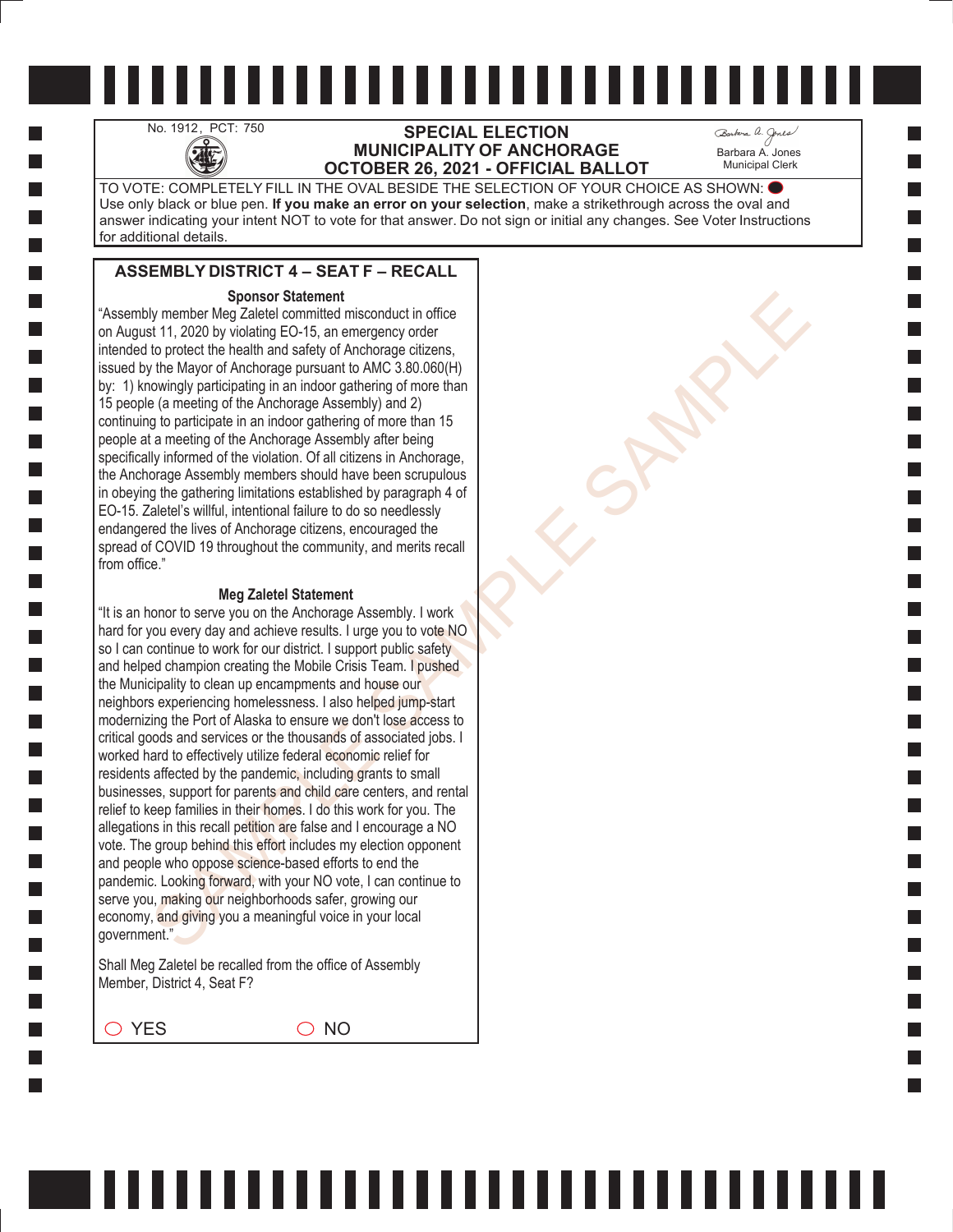## No. 1913, PCT: 760 **SPECIAL ELECTION**<br>MUNICIPALITY OF ANCHO<br>OCTOBER 26, 2021 - OFFICIAL **MUNICIPALITY OF ANCHORAGE OCTOBER 26, 2021 - OFFICIAL BALLOT**

Barbara A. Jones Municipal Clerk

TO VOTE: COMPLETELY FILL IN THE OVAL BESIDE THE SELECTION OF YOUR CHOICE AS SHOWN: Use only black or blue pen. **If you make an error on your selection**, make a strikethrough across the oval and answer indicating your intent NOT to vote for that answer. Do not sign or initial any changes. See Voter Instructions for additional details.

## **ASSEMBLY DISTRICT 4 – SEAT F – RECALL**

#### **Sponsor Statement**

"Assembly member Meg Zaletel committed misconduct in office on August 11, 2020 by violating EO-15, an emergency order intended to protect the health and safety of Anchorage citizens, issued by the Mayor of Anchorage pursuant to AMC 3.80.060(H) by: 1) knowingly participating in an indoor gathering of more than 15 people (a meeting of the Anchorage Assembly) and 2) continuing to participate in an indoor gathering of more than 15 people at a meeting of the Anchorage Assembly after being specifically informed of the violation. Of all citizens in Anchorage, the Anchorage Assembly members should have been scrupulous in obeying the gathering limitations established by paragraph 4 of EO-15. Zaletel's willful, intentional failure to do so needlessly endangered the lives of Anchorage citizens, encouraged the spread of COVID 19 throughout the community, and merits recall from office."

#### **Meg Zaletel Statement**

Sparse of Statement<br>
Sparse (and the material in sisconduct in office<br>
for the product the health and stately of Anchorage otizens,<br>
the Mayr of Anchorage pursuant to AMC 3.80.000(H)<br>
the Mayr of Anchorage pursuant to AMC "It is an honor to serve you on the Anchorage Assembly. I work hard for you every day and achieve results. I urge you to vote NO so I can continue to work for our district. I support public safety and helped champion creating the Mobile Crisis Team. I pushed the Municipality to clean up encampments and house our neighbors experiencing homelessness. I also helped jump-start modernizing the Port of Alaska to ensure we don't lose access to critical goods and services or the thousands of associated jobs. I worked hard to effectively utilize federal economic relief for residents affected by the pandemic, including grants to small businesses, support for parents and child care centers, and rental relief to keep families in their homes. I do this work for you. The allegations in this recall petition are false and I encourage a NO vote. The group behind this effort includes my election opponent and people who oppose science-based efforts to end the pandemic. Looking forward, with your NO vote, I can continue to serve you, making our neighborhoods safer, growing our economy, and giving you a meaningful voice in your local government."

Shall Meg Zaletel be recalled from the office of Assembly Member, District 4, Seat F?

 $\bigcirc$  YES  $\bigcirc$  NO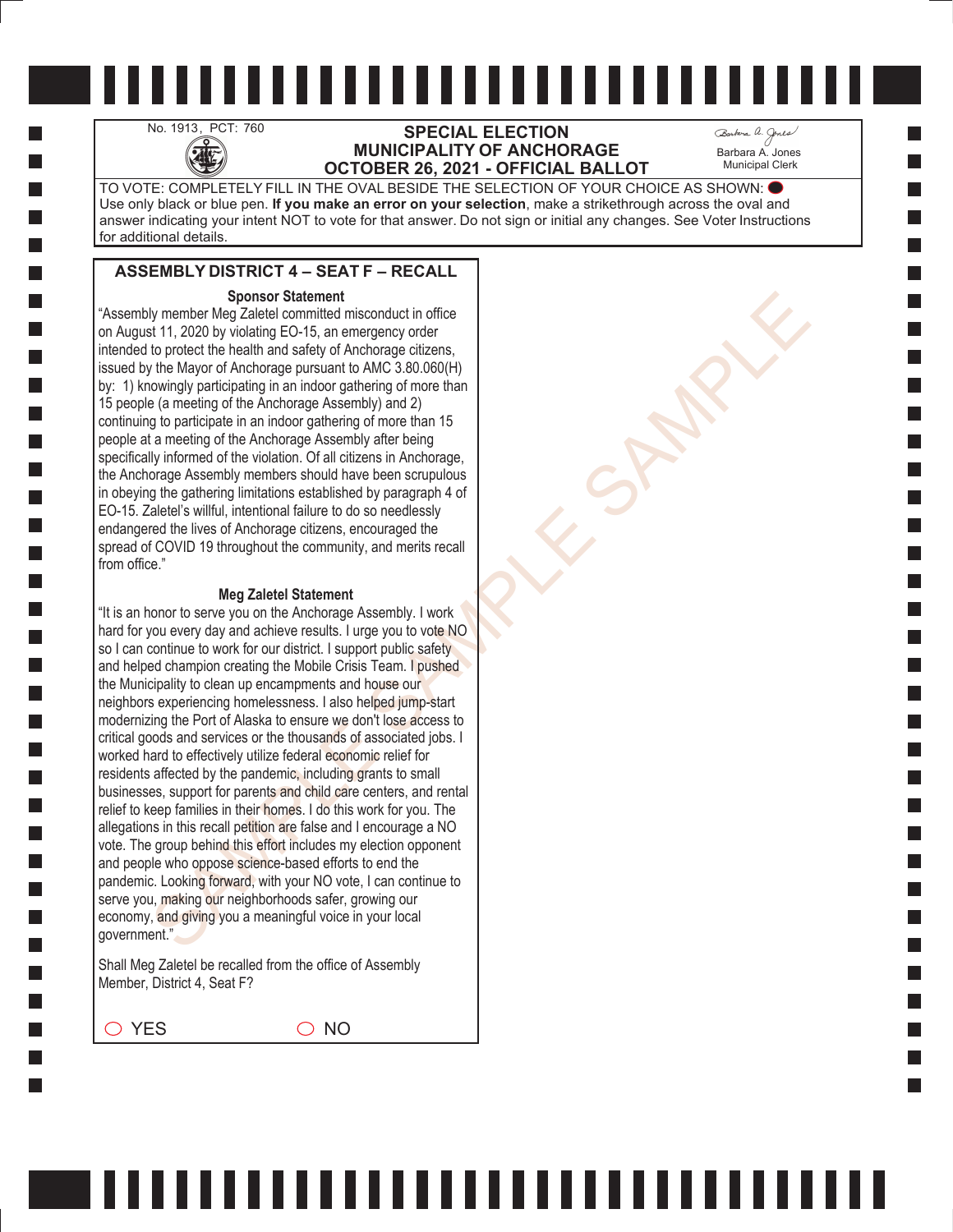## No. 1914, PCT: 765 **SPECIAL ELECTION**<br>MUNICIPALITY OF ANCHO **MUNICIPALITY OF ANCHORAGE OCTOBER 26, 2021 - OFFICIAL BALLOT**

Barbara A. Jones Municipal Clerk

TO VOTE: COMPLETELY FILL IN THE OVAL BESIDE THE SELECTION OF YOUR CHOICE AS SHOWN: Use only black or blue pen. **If you make an error on your selection**, make a strikethrough across the oval and answer indicating your intent NOT to vote for that answer. Do not sign or initial any changes. See Voter Instructions for additional details.

### **ASSEMBLY DISTRICT 4 – SEAT F – RECALL**

#### **Sponsor Statement**

"Assembly member Meg Zaletel committed misconduct in office on August 11, 2020 by violating EO-15, an emergency order intended to protect the health and safety of Anchorage citizens, issued by the Mayor of Anchorage pursuant to AMC 3.80.060(H) by: 1) knowingly participating in an indoor gathering of more than 15 people (a meeting of the Anchorage Assembly) and 2) continuing to participate in an indoor gathering of more than 15 people at a meeting of the Anchorage Assembly after being specifically informed of the violation. Of all citizens in Anchorage, the Anchorage Assembly members should have been scrupulous in obeying the gathering limitations established by paragraph 4 of EO-15. Zaletel's willful, intentional failure to do so needlessly endangered the lives of Anchorage citizens, encouraged the spread of COVID 19 throughout the community, and merits recall from office."

#### **Meg Zaletel Statement**

Sparse of Statement<br>
Sparse (and the material in sisconduct in office<br>
for the product the health and stately of Anchorage otizens,<br>
the Mayr of Anchorage pursuant to AMC 3.80.000(H)<br>
the Mayr of Anchorage pursuant to AMC "It is an honor to serve you on the Anchorage Assembly. I work hard for you every day and achieve results. I urge you to vote NO so I can continue to work for our district. I support public safety and helped champion creating the Mobile Crisis Team. I pushed the Municipality to clean up encampments and house our neighbors experiencing homelessness. I also helped jump-start modernizing the Port of Alaska to ensure we don't lose access to critical goods and services or the thousands of associated jobs. I worked hard to effectively utilize federal economic relief for residents affected by the pandemic, including grants to small businesses, support for parents and child care centers, and rental relief to keep families in their homes. I do this work for you. The allegations in this recall petition are false and I encourage a NO vote. The group behind this effort includes my election opponent and people who oppose science-based efforts to end the pandemic. Looking forward, with your NO vote, I can continue to serve you, making our neighborhoods safer, growing our economy, and giving you a meaningful voice in your local government."

Shall Meg Zaletel be recalled from the office of Assembly Member, District 4, Seat F?

 $\bigcirc$  YES  $\bigcirc$  NO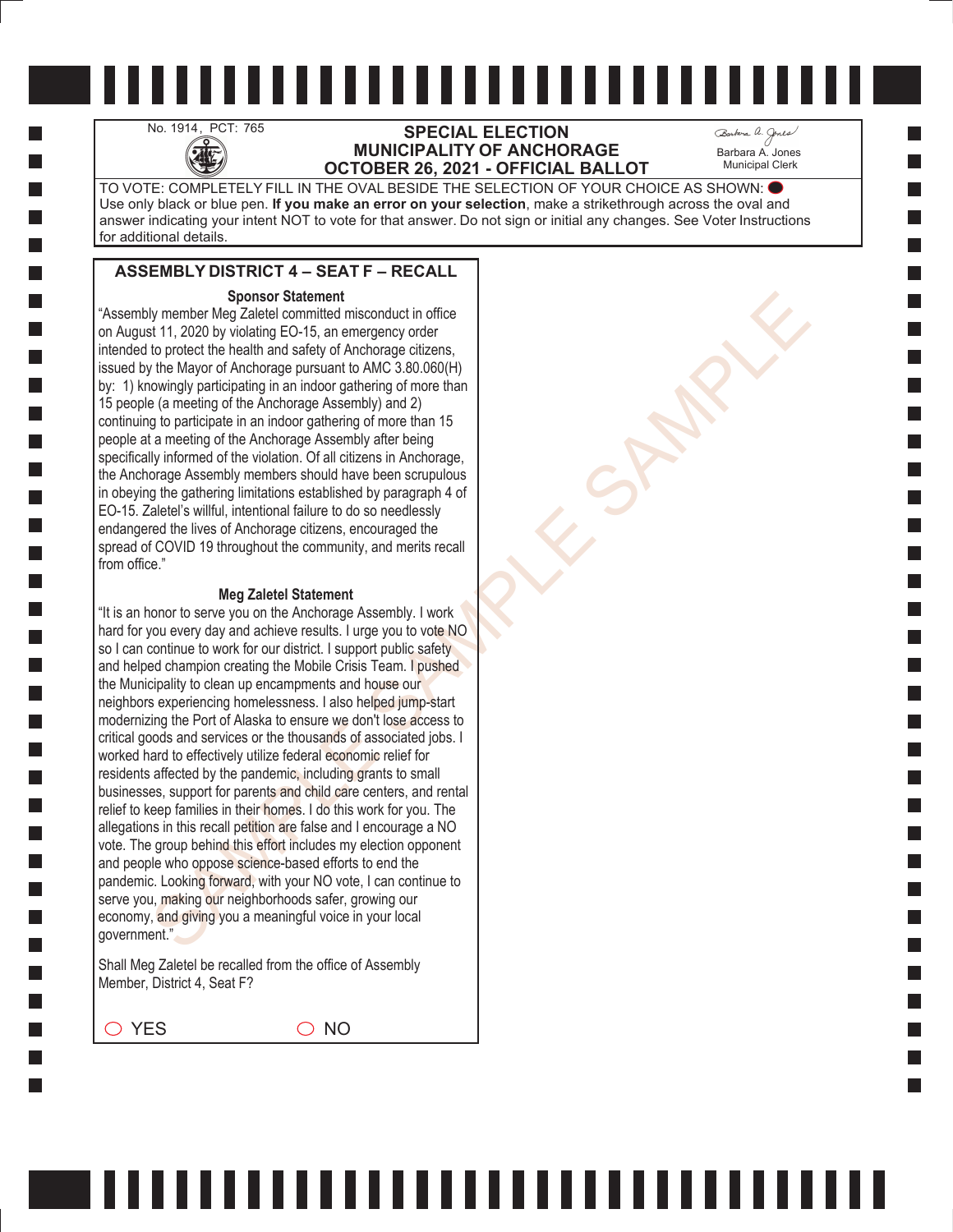# No. 1915, PCT: 770 **SPECIAL ELECTION**<br>MUNICIPALITY OF ANCHO<br>OCTOBER 26, 2021 - OFFICIAL **MUNICIPALITY OF ANCHORAGE OCTOBER 26, 2021 - OFFICIAL BALLOT**

Barbara A. Jones Municipal Clerk

TO VOTE: COMPLETELY FILL IN THE OVAL BESIDE THE SELECTION OF YOUR CHOICE AS SHOWN: Use only black or blue pen. **If you make an error on your selection**, make a strikethrough across the oval and answer indicating your intent NOT to vote for that answer. Do not sign or initial any changes. See Voter Instructions for additional details.

### **ASSEMBLY DISTRICT 4 – SEAT F – RECALL**

#### **Sponsor Statement**

"Assembly member Meg Zaletel committed misconduct in office on August 11, 2020 by violating EO-15, an emergency order intended to protect the health and safety of Anchorage citizens, issued by the Mayor of Anchorage pursuant to AMC 3.80.060(H) by: 1) knowingly participating in an indoor gathering of more than 15 people (a meeting of the Anchorage Assembly) and 2) continuing to participate in an indoor gathering of more than 15 people at a meeting of the Anchorage Assembly after being specifically informed of the violation. Of all citizens in Anchorage, the Anchorage Assembly members should have been scrupulous in obeying the gathering limitations established by paragraph 4 of EO-15. Zaletel's willful, intentional failure to do so needlessly endangered the lives of Anchorage citizens, encouraged the spread of COVID 19 throughout the community, and merits recall from office."

#### **Meg Zaletel Statement**

Sparse of Statement<br>
Sparse (and the material in sisconduct in office<br>
for the product the health and stately of Anchorage otizens,<br>
the Mayr of Anchorage pursuant to AMC 3.80.000(H)<br>
the Mayr of Anchorage pursuant to AMC "It is an honor to serve you on the Anchorage Assembly. I work hard for you every day and achieve results. I urge you to vote NO so I can continue to work for our district. I support public safety and helped champion creating the Mobile Crisis Team. I pushed the Municipality to clean up encampments and house our neighbors experiencing homelessness. I also helped jump-start modernizing the Port of Alaska to ensure we don't lose access to critical goods and services or the thousands of associated jobs. I worked hard to effectively utilize federal economic relief for residents affected by the pandemic, including grants to small businesses, support for parents and child care centers, and rental relief to keep families in their homes. I do this work for you. The allegations in this recall petition are false and I encourage a NO vote. The group behind this effort includes my election opponent and people who oppose science-based efforts to end the pandemic. Looking forward, with your NO vote, I can continue to serve you, making our neighborhoods safer, growing our economy, and giving you a meaningful voice in your local government."

Shall Meg Zaletel be recalled from the office of Assembly Member, District 4, Seat F?

 $\bigcirc$  YES  $\bigcirc$  NO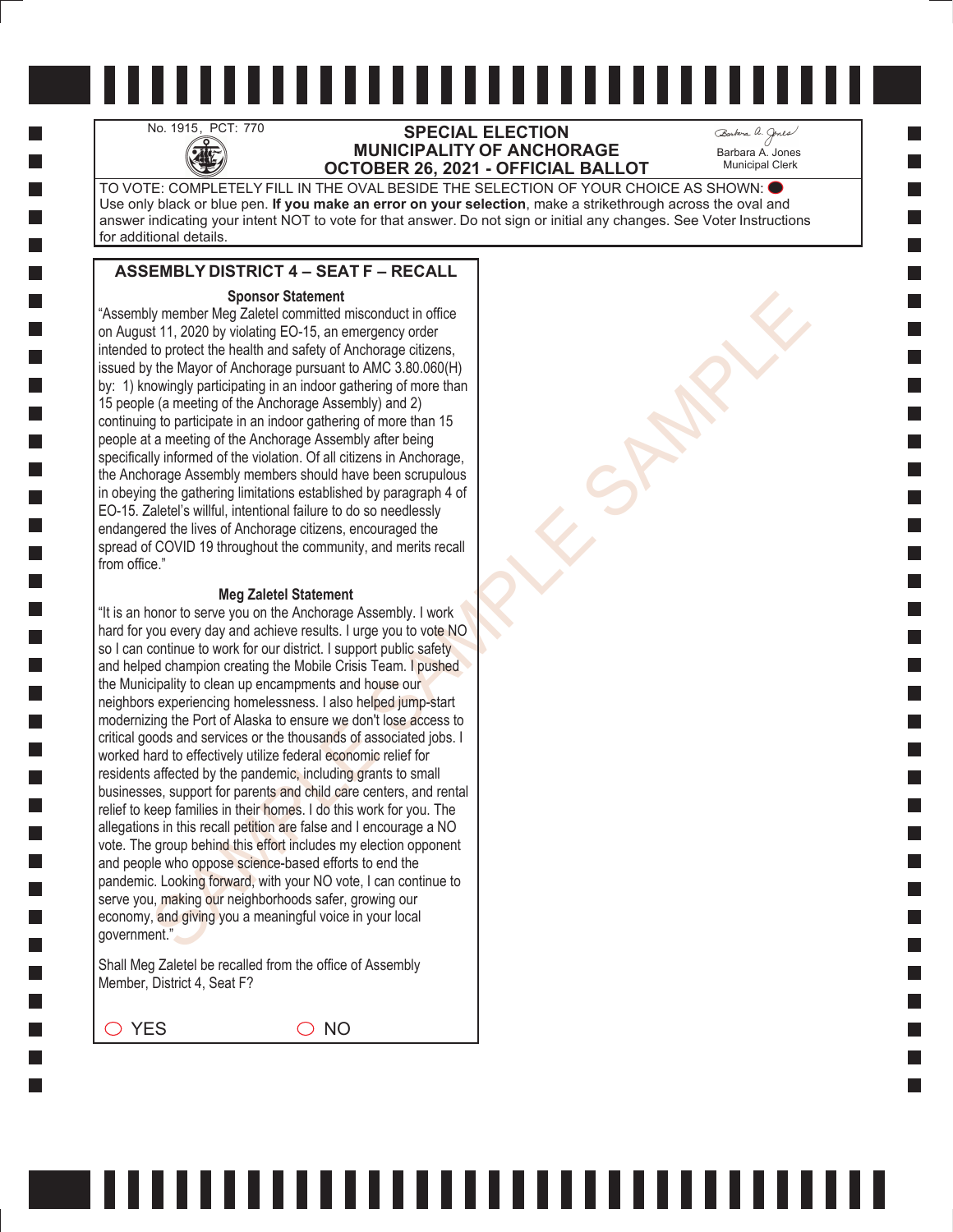## No. 1916, PCT: 840 **SPECIAL ELECTION**<br>MUNICIPALITY OF ANCHO **MUNICIPALITY OF ANCHORAGE OCTOBER 26, 2021 - OFFICIAL BALLOT**

Barbara A. Jones Municipal Clerk

TO VOTE: COMPLETELY FILL IN THE OVAL BESIDE THE SELECTION OF YOUR CHOICE AS SHOWN: Use only black or blue pen. **If you make an error on your selection**, make a strikethrough across the oval and answer indicating your intent NOT to vote for that answer. Do not sign or initial any changes. See Voter Instructions for additional details.

## **ASSEMBLY DISTRICT 4 – SEAT F – RECALL**

#### **Sponsor Statement**

"Assembly member Meg Zaletel committed misconduct in office on August 11, 2020 by violating EO-15, an emergency order intended to protect the health and safety of Anchorage citizens, issued by the Mayor of Anchorage pursuant to AMC 3.80.060(H) by: 1) knowingly participating in an indoor gathering of more than 15 people (a meeting of the Anchorage Assembly) and 2) continuing to participate in an indoor gathering of more than 15 people at a meeting of the Anchorage Assembly after being specifically informed of the violation. Of all citizens in Anchorage, the Anchorage Assembly members should have been scrupulous in obeying the gathering limitations established by paragraph 4 of EO-15. Zaletel's willful, intentional failure to do so needlessly endangered the lives of Anchorage citizens, encouraged the spread of COVID 19 throughout the community, and merits recall from office."

#### **Meg Zaletel Statement**

Sparse of Statement<br>
Sparse (and the material in sisconduct in office<br>
for the product the health and stately of Anchorage otizens,<br>
the Mayr of Anchorage pursuant to AMC 3.80.000(H)<br>
the Mayr of Anchorage pursuant to AMC "It is an honor to serve you on the Anchorage Assembly. I work hard for you every day and achieve results. I urge you to vote NO so I can continue to work for our district. I support public safety and helped champion creating the Mobile Crisis Team. I pushed the Municipality to clean up encampments and house our neighbors experiencing homelessness. I also helped jump-start modernizing the Port of Alaska to ensure we don't lose access to critical goods and services or the thousands of associated jobs. I worked hard to effectively utilize federal economic relief for residents affected by the pandemic, including grants to small businesses, support for parents and child care centers, and rental relief to keep families in their homes. I do this work for you. The allegations in this recall petition are false and I encourage a NO vote. The group behind this effort includes my election opponent and people who oppose science-based efforts to end the pandemic. Looking forward, with your NO vote, I can continue to serve you, making our neighborhoods safer, growing our economy, and giving you a meaningful voice in your local government."

Shall Meg Zaletel be recalled from the office of Assembly Member, District 4, Seat F?

 $\bigcirc$  YES  $\bigcirc$  NO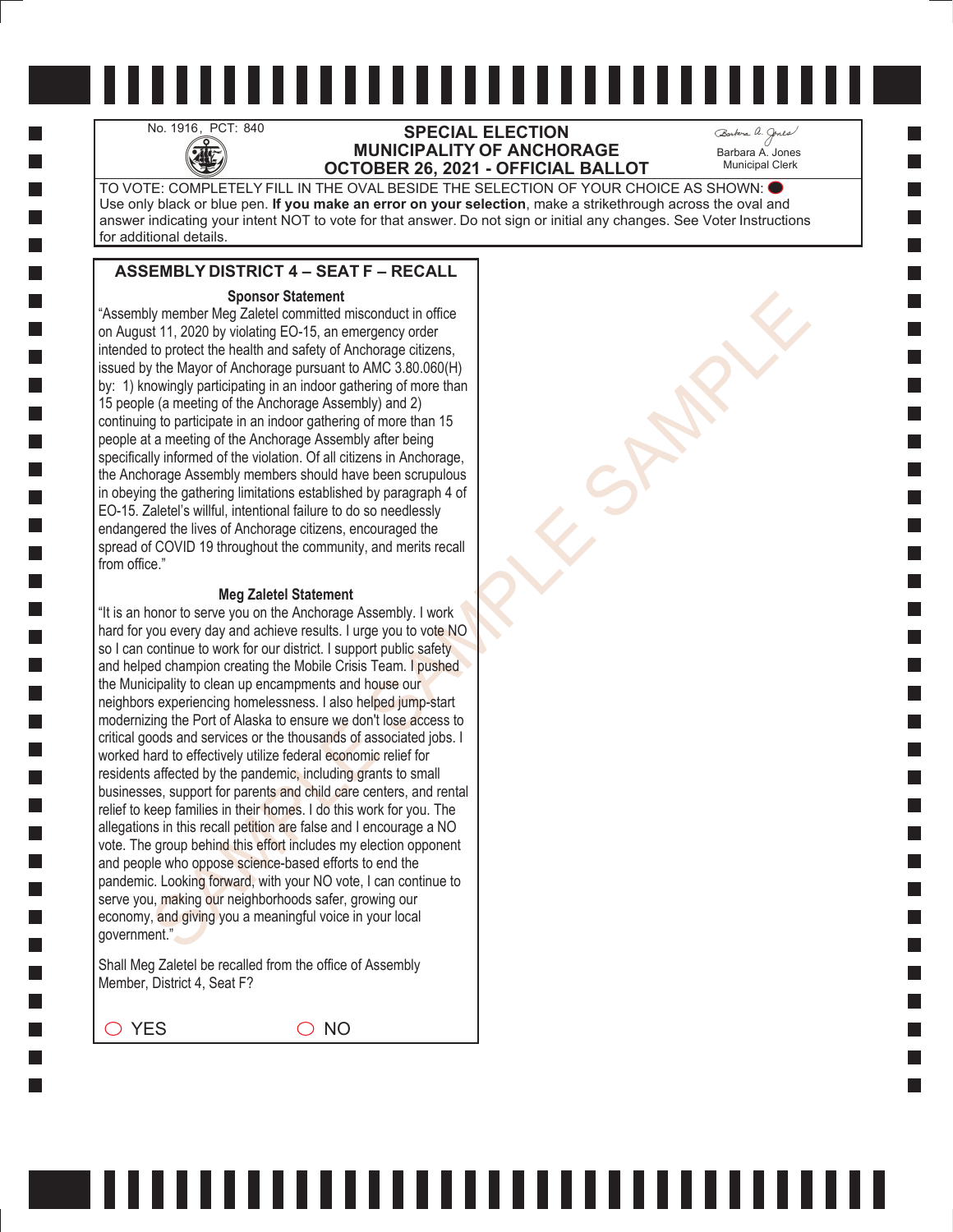## No. 1917, PCT: 845 **SPECIAL ELECTION**<br>MUNICIPALITY OF ANCHO **MUNICIPALITY OF ANCHORAGE OCTOBER 26, 2021 - OFFICIAL BALLOT**

Barbara A. Jones Municipal Clerk

TO VOTE: COMPLETELY FILL IN THE OVAL BESIDE THE SELECTION OF YOUR CHOICE AS SHOWN: Use only black or blue pen. **If you make an error on your selection**, make a strikethrough across the oval and answer indicating your intent NOT to vote for that answer. Do not sign or initial any changes. See Voter Instructions for additional details.

### **ASSEMBLY DISTRICT 4 – SEAT F – RECALL**

#### **Sponsor Statement**

"Assembly member Meg Zaletel committed misconduct in office on August 11, 2020 by violating EO-15, an emergency order intended to protect the health and safety of Anchorage citizens, issued by the Mayor of Anchorage pursuant to AMC 3.80.060(H) by: 1) knowingly participating in an indoor gathering of more than 15 people (a meeting of the Anchorage Assembly) and 2) continuing to participate in an indoor gathering of more than 15 people at a meeting of the Anchorage Assembly after being specifically informed of the violation. Of all citizens in Anchorage, the Anchorage Assembly members should have been scrupulous in obeying the gathering limitations established by paragraph 4 of EO-15. Zaletel's willful, intentional failure to do so needlessly endangered the lives of Anchorage citizens, encouraged the spread of COVID 19 throughout the community, and merits recall from office."

#### **Meg Zaletel Statement**

Sparse of Statement<br>
Sparse (and the material in sisconduct in office<br>
for the product the health and stately of Anchorage otizens,<br>
the Mayr of Anchorage pursuant to AMC 3.80.000(H)<br>
the Mayr of Anchorage pursuant to AMC "It is an honor to serve you on the Anchorage Assembly. I work hard for you every day and achieve results. I urge you to vote NO so I can continue to work for our district. I support public safety and helped champion creating the Mobile Crisis Team. I pushed the Municipality to clean up encampments and house our neighbors experiencing homelessness. I also helped jump-start modernizing the Port of Alaska to ensure we don't lose access to critical goods and services or the thousands of associated jobs. I worked hard to effectively utilize federal economic relief for residents affected by the pandemic, including grants to small businesses, support for parents and child care centers, and rental relief to keep families in their homes. I do this work for you. The allegations in this recall petition are false and I encourage a NO vote. The group behind this effort includes my election opponent and people who oppose science-based efforts to end the pandemic. Looking forward, with your NO vote, I can continue to serve you, making our neighborhoods safer, growing our economy, and giving you a meaningful voice in your local government."

Shall Meg Zaletel be recalled from the office of Assembly Member, District 4, Seat F?

 $\bigcirc$  YES  $\bigcirc$  NO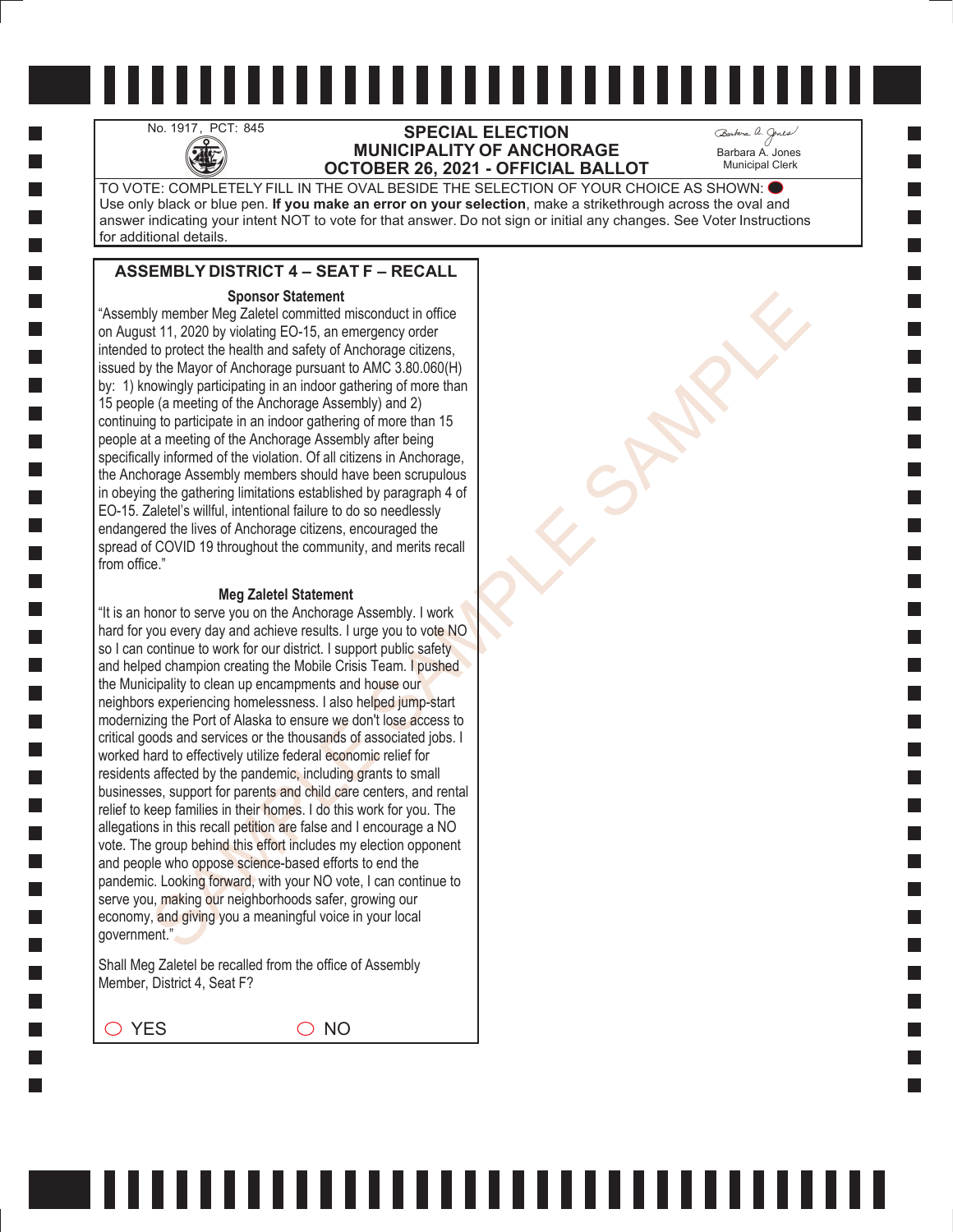# No. 1918, PCT: 850 **SPECIAL ELECTION**<br>MUNICIPALITY OF ANCHO<br>OCTOBER 26, 2021 - OFFICIAL **MUNICIPALITY OF ANCHORAGE OCTOBER 26, 2021 - OFFICIAL BALLOT**

Barbara A. Jones Municipal Clerk

TO VOTE: COMPLETELY FILL IN THE OVAL BESIDE THE SELECTION OF YOUR CHOICE AS SHOWN: Use only black or blue pen. **If you make an error on your selection**, make a strikethrough across the oval and answer indicating your intent NOT to vote for that answer. Do not sign or initial any changes. See Voter Instructions for additional details.

## **ASSEMBLY DISTRICT 4 – SEAT F – RECALL**

#### **Sponsor Statement**

"Assembly member Meg Zaletel committed misconduct in office on August 11, 2020 by violating EO-15, an emergency order intended to protect the health and safety of Anchorage citizens, issued by the Mayor of Anchorage pursuant to AMC 3.80.060(H) by: 1) knowingly participating in an indoor gathering of more than 15 people (a meeting of the Anchorage Assembly) and 2) continuing to participate in an indoor gathering of more than 15 people at a meeting of the Anchorage Assembly after being specifically informed of the violation. Of all citizens in Anchorage, the Anchorage Assembly members should have been scrupulous in obeying the gathering limitations established by paragraph 4 of EO-15. Zaletel's willful, intentional failure to do so needlessly endangered the lives of Anchorage citizens, encouraged the spread of COVID 19 throughout the community, and merits recall from office."

#### **Meg Zaletel Statement**

Sparse of Statement<br>
Sparse (and the material in sisconduct in office<br>
for the product the health and stately of Anchorage otizens,<br>
the Mayr of Anchorage pursuant to AMC 3.80.000(H)<br>
the Mayr of Anchorage pursuant to AMC "It is an honor to serve you on the Anchorage Assembly. I work hard for you every day and achieve results. I urge you to vote NO so I can continue to work for our district. I support public safety and helped champion creating the Mobile Crisis Team. I pushed the Municipality to clean up encampments and house our neighbors experiencing homelessness. I also helped jump-start modernizing the Port of Alaska to ensure we don't lose access to critical goods and services or the thousands of associated jobs. I worked hard to effectively utilize federal economic relief for residents affected by the pandemic, including grants to small businesses, support for parents and child care centers, and rental relief to keep families in their homes. I do this work for you. The allegations in this recall petition are false and I encourage a NO vote. The group behind this effort includes my election opponent and people who oppose science-based efforts to end the pandemic. Looking forward, with your NO vote, I can continue to serve you, making our neighborhoods safer, growing our economy, and giving you a meaningful voice in your local government."

Shall Meg Zaletel be recalled from the office of Assembly Member, District 4, Seat F?

 $\bigcirc$  YES  $\bigcirc$  NO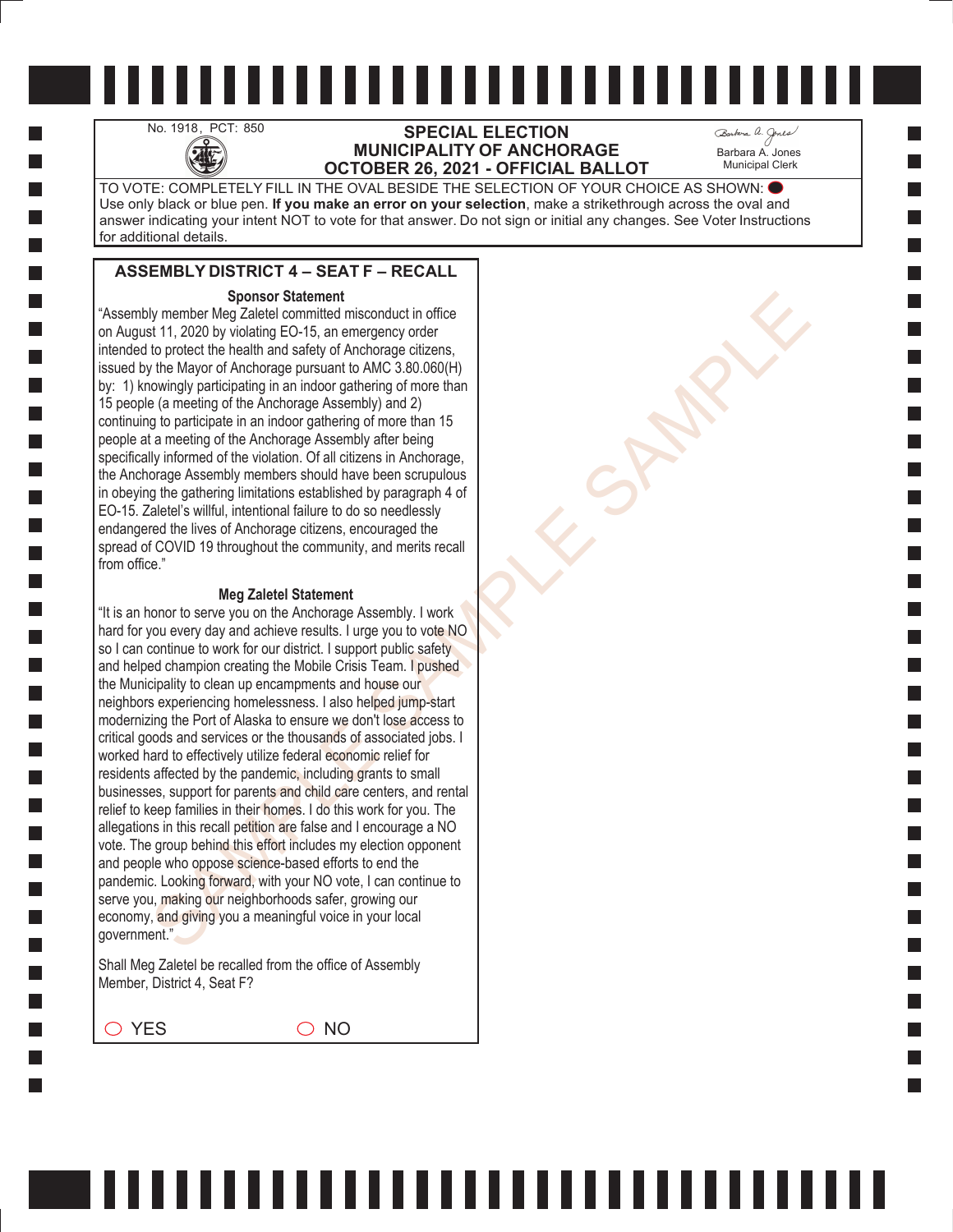## No. 1919, PCT: 855 **SPECIAL ELECTION**<br>MUNICIPALITY OF ANCHO **MUNICIPALITY OF ANCHORAGE OCTOBER 26, 2021 - OFFICIAL BALLOT**

Barbara A. Jones Municipal Clerk

TO VOTE: COMPLETELY FILL IN THE OVAL BESIDE THE SELECTION OF YOUR CHOICE AS SHOWN: Use only black or blue pen. **If you make an error on your selection**, make a strikethrough across the oval and answer indicating your intent NOT to vote for that answer. Do not sign or initial any changes. See Voter Instructions for additional details.

## **ASSEMBLY DISTRICT 4 – SEAT F – RECALL**

#### **Sponsor Statement**

"Assembly member Meg Zaletel committed misconduct in office on August 11, 2020 by violating EO-15, an emergency order intended to protect the health and safety of Anchorage citizens, issued by the Mayor of Anchorage pursuant to AMC 3.80.060(H) by: 1) knowingly participating in an indoor gathering of more than 15 people (a meeting of the Anchorage Assembly) and 2) continuing to participate in an indoor gathering of more than 15 people at a meeting of the Anchorage Assembly after being specifically informed of the violation. Of all citizens in Anchorage, the Anchorage Assembly members should have been scrupulous in obeying the gathering limitations established by paragraph 4 of EO-15. Zaletel's willful, intentional failure to do so needlessly endangered the lives of Anchorage citizens, encouraged the spread of COVID 19 throughout the community, and merits recall from office."

#### **Meg Zaletel Statement**

Sparse of Statement<br>
Sparse (and the material in sisconduct in office<br>
for the product the health and stately of Anchorage otizens,<br>
the Mayr of Anchorage pursuant to AMC 3.80.000(H)<br>
the Mayr of Anchorage pursuant to AMC "It is an honor to serve you on the Anchorage Assembly. I work hard for you every day and achieve results. I urge you to vote NO so I can continue to work for our district. I support public safety and helped champion creating the Mobile Crisis Team. I pushed the Municipality to clean up encampments and house our neighbors experiencing homelessness. I also helped jump-start modernizing the Port of Alaska to ensure we don't lose access to critical goods and services or the thousands of associated jobs. I worked hard to effectively utilize federal economic relief for residents affected by the pandemic, including grants to small businesses, support for parents and child care centers, and rental relief to keep families in their homes. I do this work for you. The allegations in this recall petition are false and I encourage a NO vote. The group behind this effort includes my election opponent and people who oppose science-based efforts to end the pandemic. Looking forward, with your NO vote, I can continue to serve you, making our neighborhoods safer, growing our economy, and giving you a meaningful voice in your local government."

Shall Meg Zaletel be recalled from the office of Assembly Member, District 4, Seat F?

 $\bigcirc$  YES  $\bigcirc$  NO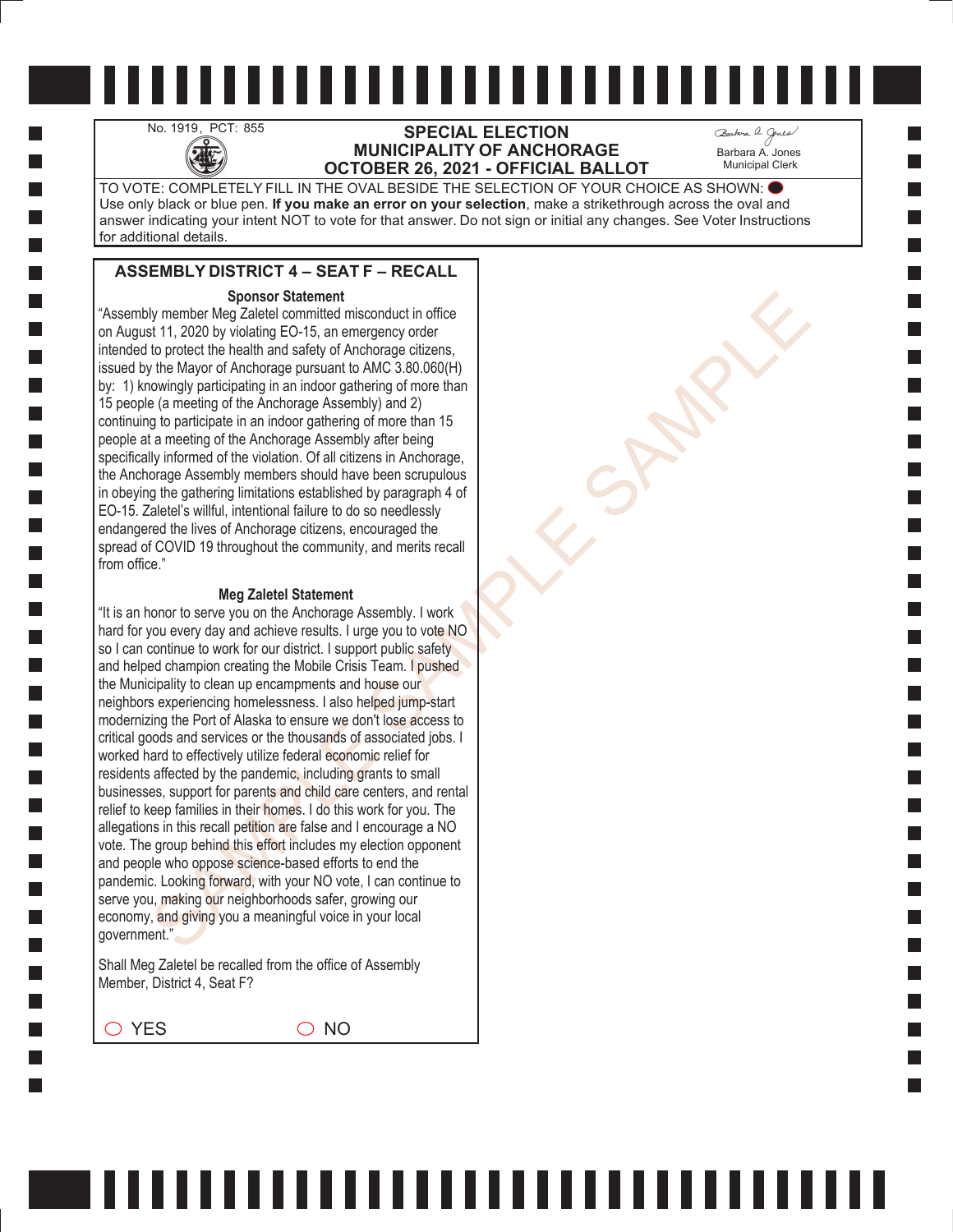## No. 1920, PCT: 860 **SPECIAL ELECTION**<br>MUNICIPALITY OF ANCHO<br>OCTOBER 26, 2021 - OFFICIAL **MUNICIPALITY OF ANCHORAGE OCTOBER 26, 2021 - OFFICIAL BALLOT**

Barbara A. Jones Municipal Clerk

TO VOTE: COMPLETELY FILL IN THE OVAL BESIDE THE SELECTION OF YOUR CHOICE AS SHOWN: Use only black or blue pen. **If you make an error on your selection**, make a strikethrough across the oval and answer indicating your intent NOT to vote for that answer. Do not sign or initial any changes. See Voter Instructions for additional details.

## **ASSEMBLY DISTRICT 4 – SEAT F – RECALL**

#### **Sponsor Statement**

"Assembly member Meg Zaletel committed misconduct in office on August 11, 2020 by violating EO-15, an emergency order intended to protect the health and safety of Anchorage citizens, issued by the Mayor of Anchorage pursuant to AMC 3.80.060(H) by: 1) knowingly participating in an indoor gathering of more than 15 people (a meeting of the Anchorage Assembly) and 2) continuing to participate in an indoor gathering of more than 15 people at a meeting of the Anchorage Assembly after being specifically informed of the violation. Of all citizens in Anchorage, the Anchorage Assembly members should have been scrupulous in obeying the gathering limitations established by paragraph 4 of EO-15. Zaletel's willful, intentional failure to do so needlessly endangered the lives of Anchorage citizens, encouraged the spread of COVID 19 throughout the community, and merits recall from office."

#### **Meg Zaletel Statement**

Sparse of Statement<br>
Sparse (and the material in sisconduct in office<br>
for the product the health and stately of Anchorage otizens,<br>
the Mayr of Anchorage pursuant to AMC 3.80.000(H)<br>
the Mayr of Anchorage pursuant to AMC "It is an honor to serve you on the Anchorage Assembly. I work hard for you every day and achieve results. I urge you to vote NO so I can continue to work for our district. I support public safety and helped champion creating the Mobile Crisis Team. I pushed the Municipality to clean up encampments and house our neighbors experiencing homelessness. I also helped jump-start modernizing the Port of Alaska to ensure we don't lose access to critical goods and services or the thousands of associated jobs. I worked hard to effectively utilize federal economic relief for residents affected by the pandemic, including grants to small businesses, support for parents and child care centers, and rental relief to keep families in their homes. I do this work for you. The allegations in this recall petition are false and I encourage a NO vote. The group behind this effort includes my election opponent and people who oppose science-based efforts to end the pandemic. Looking forward, with your NO vote, I can continue to serve you, making our neighborhoods safer, growing our economy, and giving you a meaningful voice in your local government."

Shall Meg Zaletel be recalled from the office of Assembly Member, District 4, Seat F?

 $\bigcirc$  YES  $\bigcirc$  NO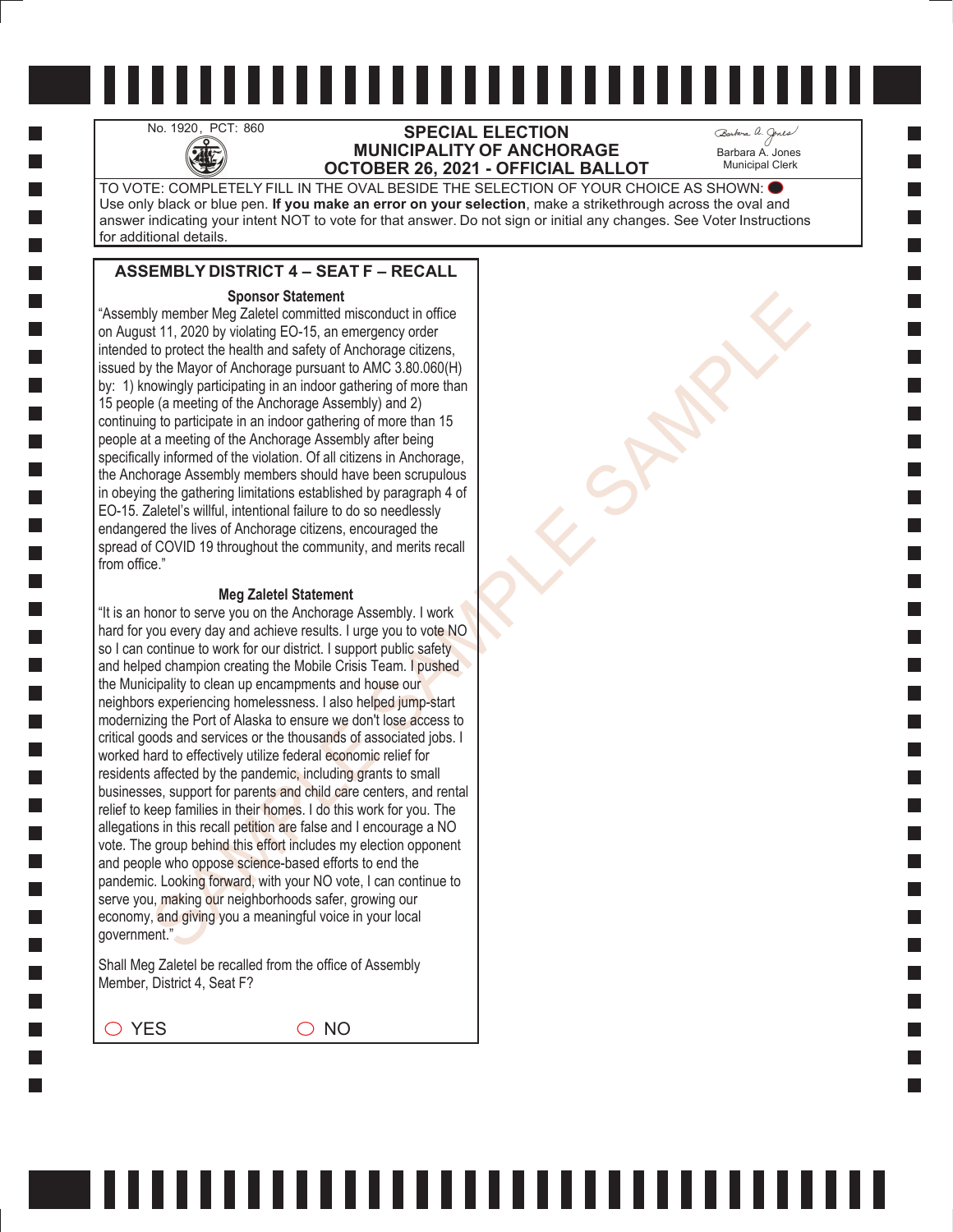## No. 1921, PCT: 865 **SPECIAL ELECTION**<br>MUNICIPALITY OF ANCHO<br>OCTOBER 26, 2021 - OFFICIAL **MUNICIPALITY OF ANCHORAGE OCTOBER 26, 2021 - OFFICIAL BALLOT**

Barbara A. Jones Municipal Clerk

TO VOTE: COMPLETELY FILL IN THE OVAL BESIDE THE SELECTION OF YOUR CHOICE AS SHOWN: Use only black or blue pen. **If you make an error on your selection**, make a strikethrough across the oval and answer indicating your intent NOT to vote for that answer. Do not sign or initial any changes. See Voter Instructions for additional details.

## **ASSEMBLY DISTRICT 4 – SEAT F – RECALL**

#### **Sponsor Statement**

"Assembly member Meg Zaletel committed misconduct in office on August 11, 2020 by violating EO-15, an emergency order intended to protect the health and safety of Anchorage citizens, issued by the Mayor of Anchorage pursuant to AMC 3.80.060(H) by: 1) knowingly participating in an indoor gathering of more than 15 people (a meeting of the Anchorage Assembly) and 2) continuing to participate in an indoor gathering of more than 15 people at a meeting of the Anchorage Assembly after being specifically informed of the violation. Of all citizens in Anchorage, the Anchorage Assembly members should have been scrupulous in obeying the gathering limitations established by paragraph 4 of EO-15. Zaletel's willful, intentional failure to do so needlessly endangered the lives of Anchorage citizens, encouraged the spread of COVID 19 throughout the community, and merits recall from office."

#### **Meg Zaletel Statement**

Sparse of Statement<br>
Sparse (and the material in sisconduct in office<br>
for the product the health and stately of Anchorage otizens,<br>
the Mayr of Anchorage pursuant to AMC 3.80.000(H)<br>
the Mayr of Anchorage pursuant to AMC "It is an honor to serve you on the Anchorage Assembly. I work hard for you every day and achieve results. I urge you to vote NO so I can continue to work for our district. I support public safety and helped champion creating the Mobile Crisis Team. I pushed the Municipality to clean up encampments and house our neighbors experiencing homelessness. I also helped jump-start modernizing the Port of Alaska to ensure we don't lose access to critical goods and services or the thousands of associated jobs. I worked hard to effectively utilize federal economic relief for residents affected by the pandemic, including grants to small businesses, support for parents and child care centers, and rental relief to keep families in their homes. I do this work for you. The allegations in this recall petition are false and I encourage a NO vote. The group behind this effort includes my election opponent and people who oppose science-based efforts to end the pandemic. Looking forward, with your NO vote, I can continue to serve you, making our neighborhoods safer, growing our economy, and giving you a meaningful voice in your local government."

Shall Meg Zaletel be recalled from the office of Assembly Member, District 4, Seat F?

 $\bigcirc$  YES  $\bigcirc$  NO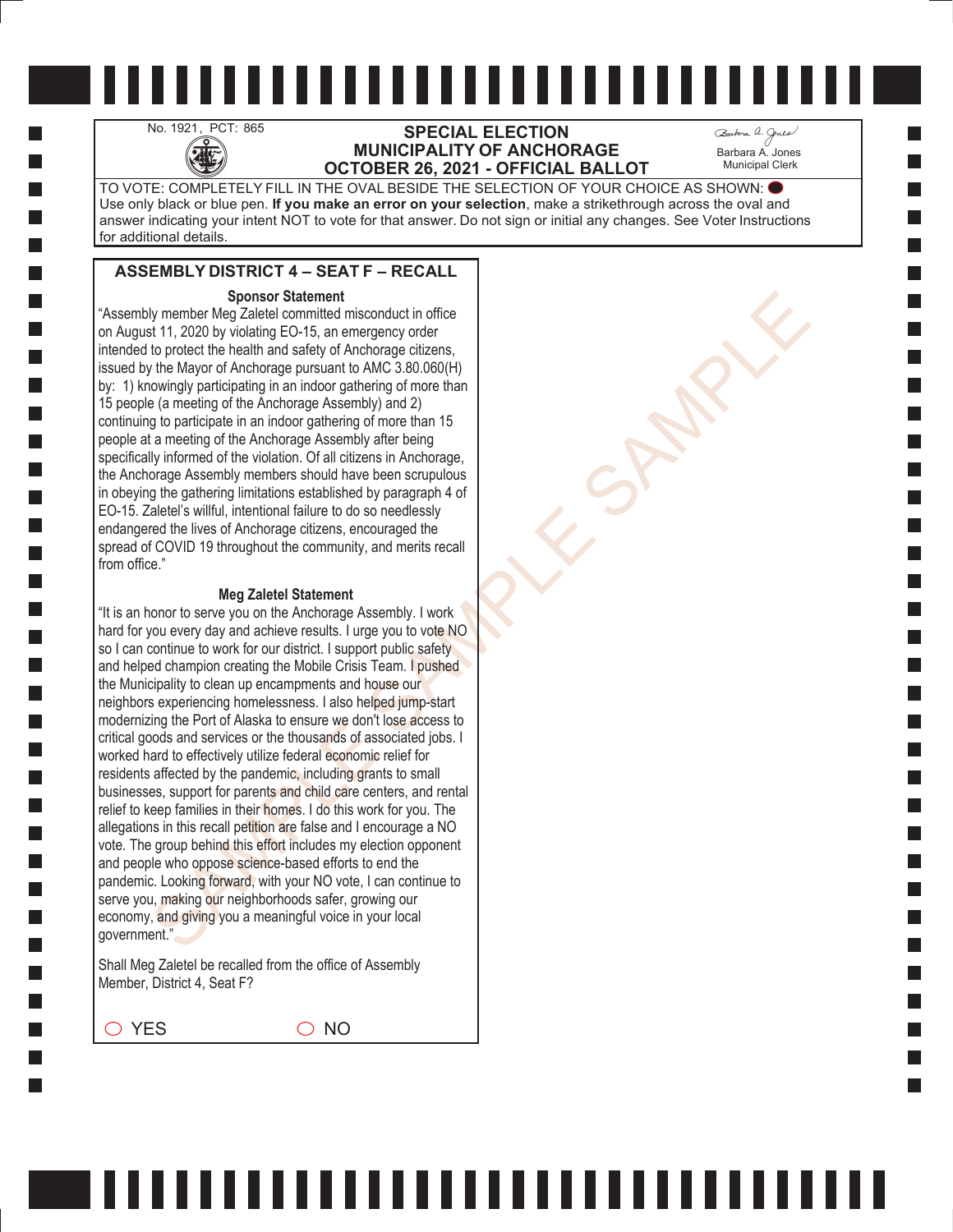# No. 1922, PCT: 870 **SPECIAL ELECTION**<br>MUNICIPALITY OF ANCHO<br>OCTOBER 26, 2021 - OFFICIAL **MUNICIPALITY OF ANCHORAGE OCTOBER 26, 2021 - OFFICIAL BALLOT**

Barbara A. Jones Municipal Clerk

TO VOTE: COMPLETELY FILL IN THE OVAL BESIDE THE SELECTION OF YOUR CHOICE AS SHOWN: Use only black or blue pen. **If you make an error on your selection**, make a strikethrough across the oval and answer indicating your intent NOT to vote for that answer. Do not sign or initial any changes. See Voter Instructions for additional details.

,,,,,,,,,,,,,,,,,,,,,,,,,,,

### **ASSEMBLY DISTRICT 4 – SEAT F – RECALL**

#### **Sponsor Statement**

"Assembly member Meg Zaletel committed misconduct in office on August 11, 2020 by violating EO-15, an emergency order intended to protect the health and safety of Anchorage citizens, issued by the Mayor of Anchorage pursuant to AMC 3.80.060(H) by: 1) knowingly participating in an indoor gathering of more than 15 people (a meeting of the Anchorage Assembly) and 2) continuing to participate in an indoor gathering of more than 15 people at a meeting of the Anchorage Assembly after being specifically informed of the violation. Of all citizens in Anchorage, the Anchorage Assembly members should have been scrupulous in obeying the gathering limitations established by paragraph 4 of EO-15. Zaletel's willful, intentional failure to do so needlessly endangered the lives of Anchorage citizens, encouraged the spread of COVID 19 throughout the community, and merits recall from office."

#### **Meg Zaletel Statement**

Sparse of Statement<br>
Sparse (and the material in sisconduct in office<br>
for the product the health and stately of Anchorage otizens,<br>
the Mayr of Anchorage pursuant to AMC 3.80.000(H)<br>
the Mayr of Anchorage pursuant to AMC "It is an honor to serve you on the Anchorage Assembly. I work hard for you every day and achieve results. I urge you to vote NO so I can continue to work for our district. I support public safety and helped champion creating the Mobile Crisis Team. I pushed the Municipality to clean up encampments and house our neighbors experiencing homelessness. I also helped jump-start modernizing the Port of Alaska to ensure we don't lose access to critical goods and services or the thousands of associated jobs. I worked hard to effectively utilize federal economic relief for residents affected by the pandemic, including grants to small businesses, support for parents and child care centers, and rental relief to keep families in their homes. I do this work for you. The allegations in this recall petition are false and I encourage a NO vote. The group behind this effort includes my election opponent and people who oppose science-based efforts to end the pandemic. Looking forward, with your NO vote, I can continue to serve you, making our neighborhoods safer, growing our economy, and giving you a meaningful voice in your local government."

Shall Meg Zaletel be recalled from the office of Assembly Member, District 4, Seat F?

 $\bigcirc$  YES  $\bigcirc$  NO